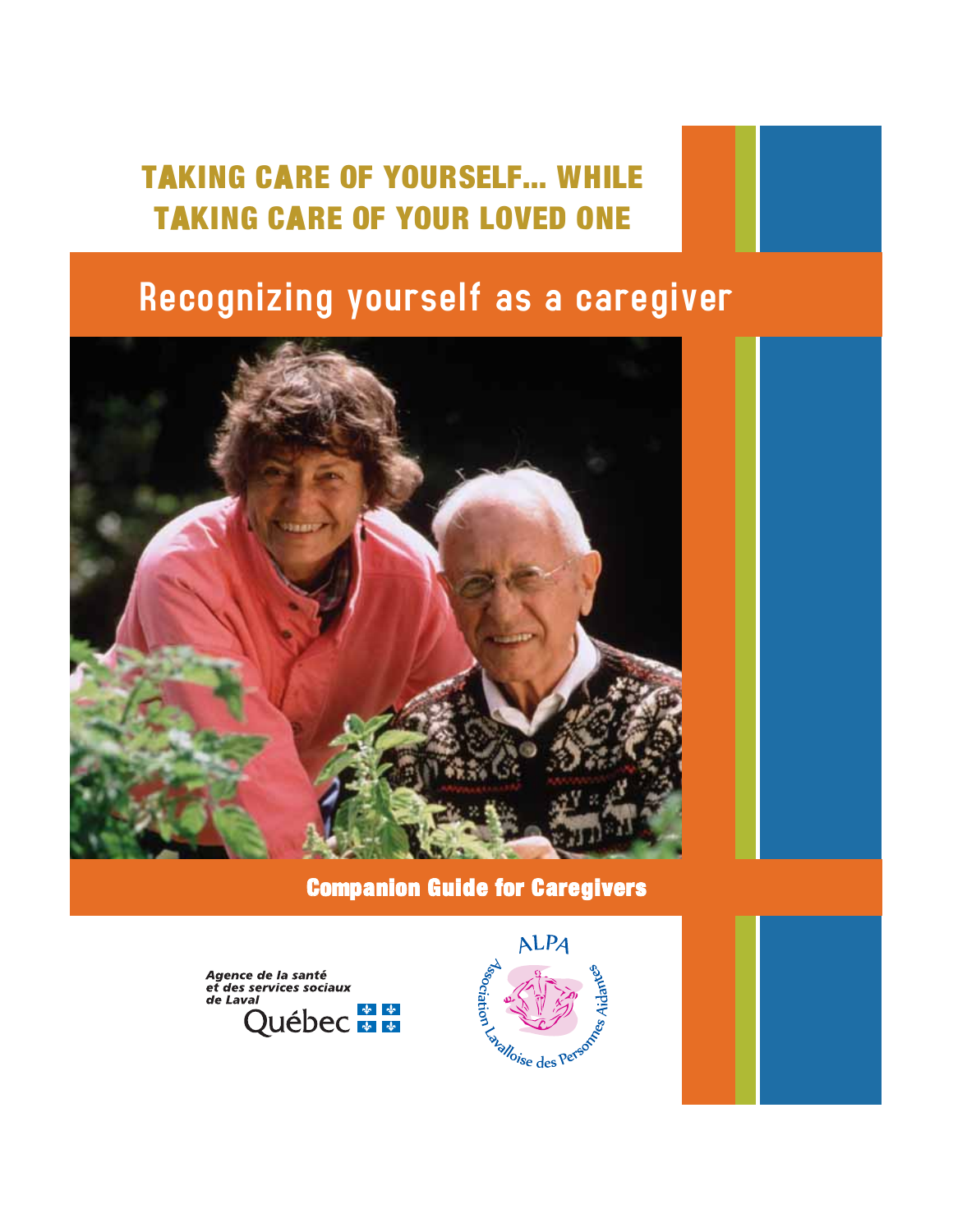# Companion Guide for Caregivers

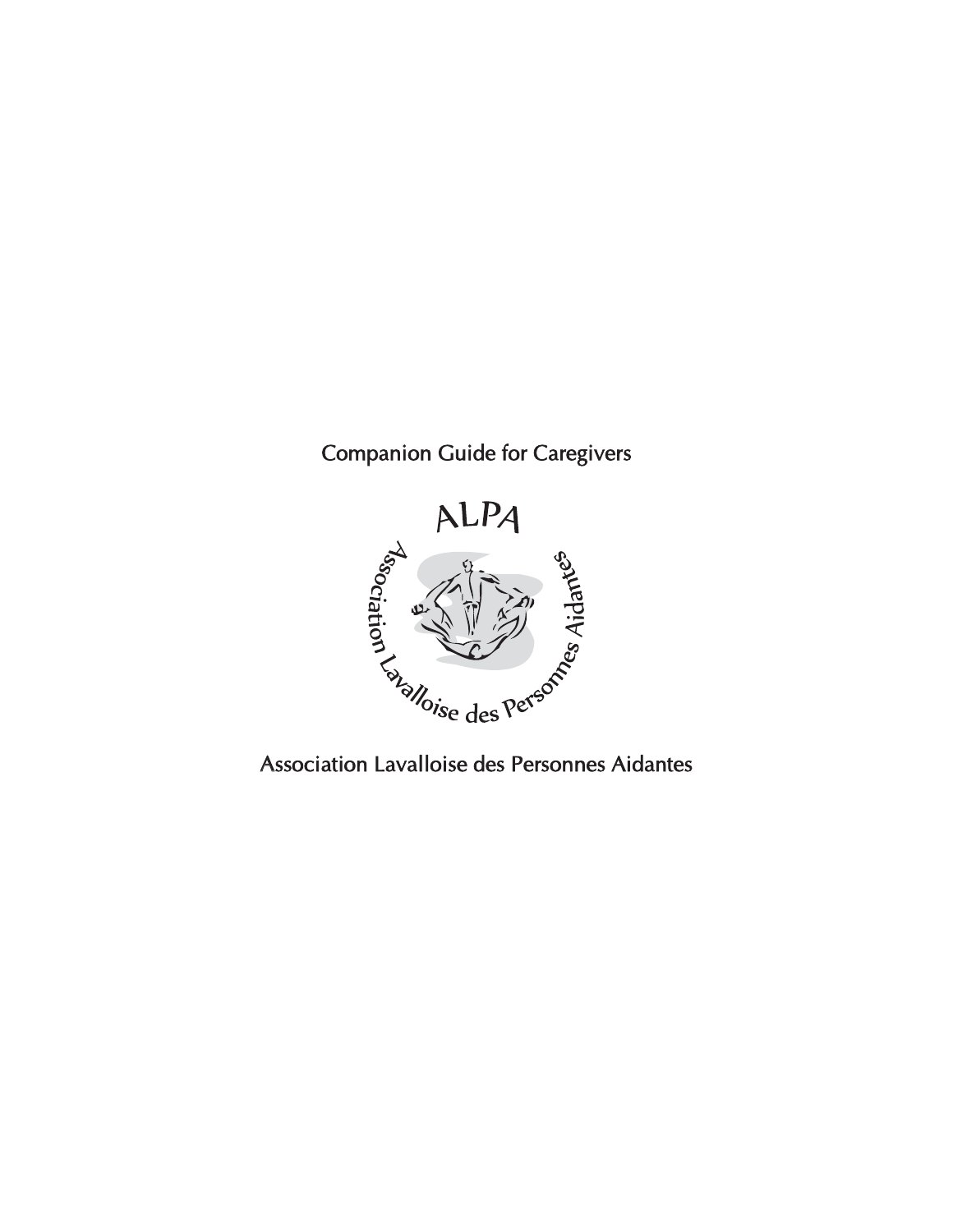# Acknowledgements

We warmly thank all the groups that produced a similar guide before ours. The adaptation chain is a long one and the consulted documents were our source of information and inspiration.

The information and awareness-raising book, *L'Entourage*, produced by the *Regroupement* des aidantes et aidants naturels de Montréal and the Guides by the Regroupement de la région de Chaudières-Appalaches and the Regroupement de la région de la Mauricie should be mentioned.

Caregivers' living conditions continue to improve, thanks to their involvement within the various groups. The work of the researchers, health professionals, and people who take this cause to heart, has increased their social and political recognition.

Much awareness-raising still remains to be done so that caregivers can receive better support throughout this journey, which too often still leads them to burnout, impoverishment and solitude.

We want to thank all those individuals who are participating in this way to the well-being of caregivers and particularly those individuals who have contributed to the production of this guide and to its funding.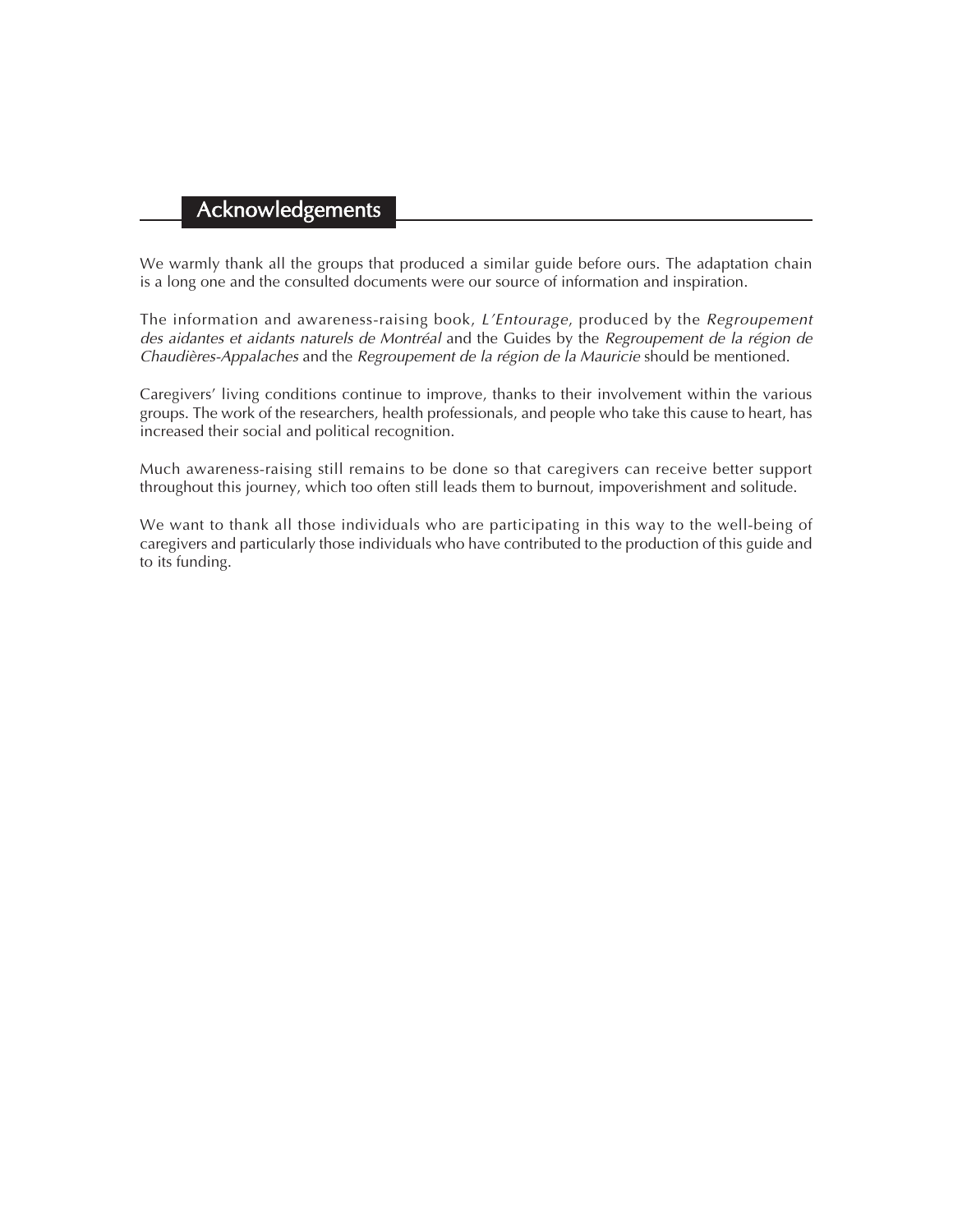# Working committee

Johanne LÉTOURNEAU, Social worker CSSS de Laval

Éliette PARENT, Caregiver Association Lavalloise des Personnes Aidantes (ALPA)

Odette PICARD, Assistant to management Association Lavalloise des Personnes Aidantes (ALPA)

Normand PLANTE, Community organizer CSSS de Laval

Richard ROUSSEAU, Caregiver Association Lavalloise des Personnes Aidantes (ALPA)

Lily TREMBLAY, Director Association Lavalloise des Personnes Aidantes (ALPA)

#### FUNDING

In particular, we want to thank the Agence de la santé et des services sociaux de Laval, which funded our project.

#### COMPUTER GRAPHICS & PROOFREADING

INFOCONCEPTLC.COM, 514-722-3318

Legal deposit – Library and Archives Canada, 2009 Legal deposit – Bibliothèque et Archives du Québec, 2009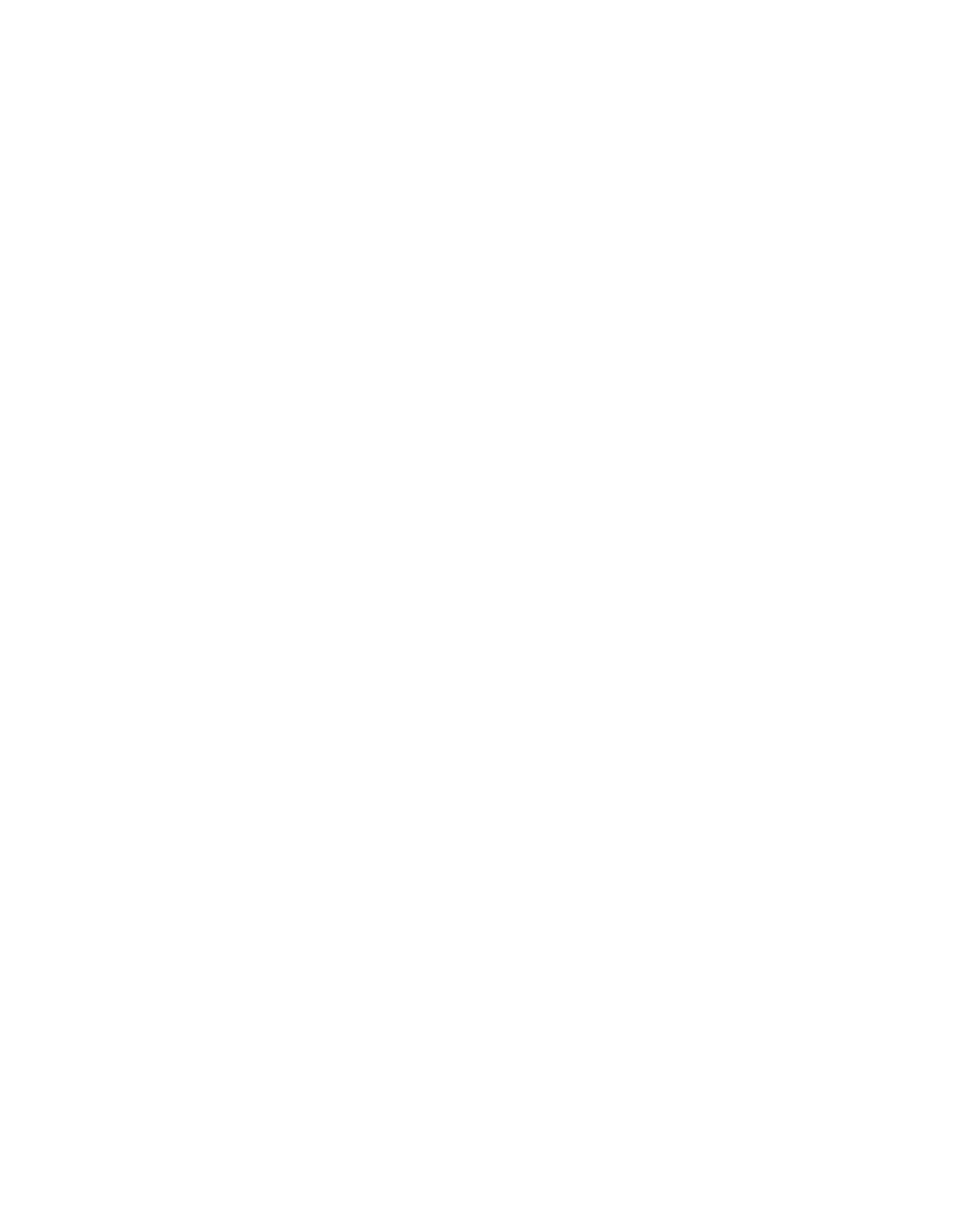# Table of contents

|                | Preliminary note<br>Introduction                       | Н            |
|----------------|--------------------------------------------------------|--------------|
|                | Recognizing yourself as a caregiver                    | 2            |
| $\overline{2}$ | How to avoid exhaustion                                | 8<br>15      |
| $\overline{3}$ | The caregiver and placement                            | 20<br>21     |
| 4              | Resources for you                                      | 24<br>30     |
|                | Conclusion<br><b>Bibliography</b><br>Useful references | Ш<br>IV<br>V |

#### Contents of the information pocket

List of resources in your community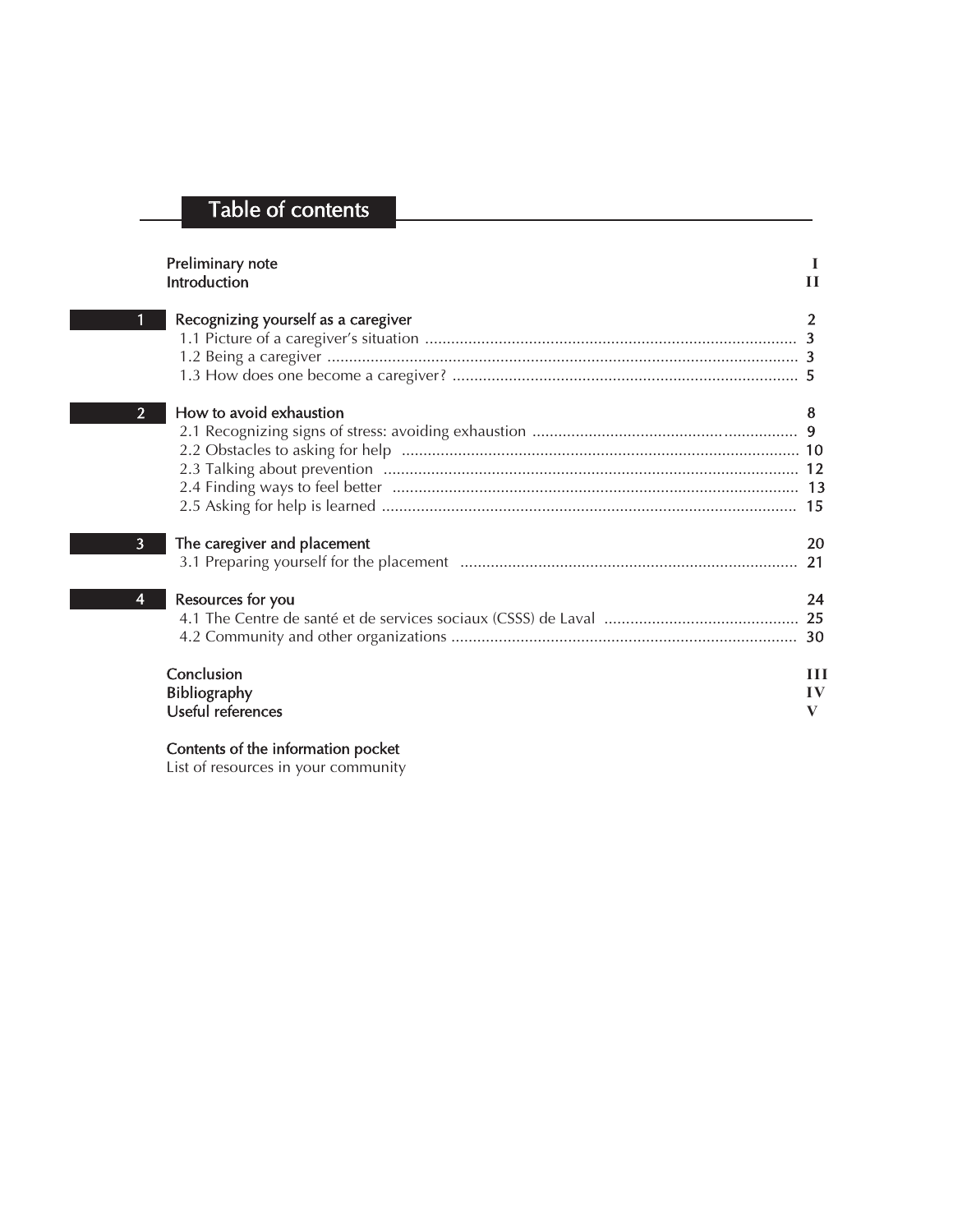#### Preliminary note

In this document, we use the term "caregiver" to designate a person who regularly takes care of a compromised loved one without compensation. This term is the one chosen by the Association Lavalloise des Personnes Aidantes since its inception.

" Proche-aidant " (informal caregiver) is the term used by the ministère de la Santé et des Services sociaux du Québec in its home support policy called *Chez soi: le premier choix* (MSSS, 2003). Historically, "natural caregiver" has been used in numerous studies and by various organizations. Most people recognize themselves in these terms because they are widely used in the media. Regardless of the name, we are always talking about the same reality.

Even if she carries out her tasks for free, a caregiver is not a volunteer. This name is generally reserved for a person who provides help, without obligation or compensation, for a member of the community who is not a close family member.

This guide is intended for all those individuals who take care of a loved one, without distinction or discrimination. We know that the great majority of caregivers are women, but we also know that men will increasingly have to take on this role. Every one of us is likely to be faced with this reality sooner or later.

Caregivers are also parents whose task goes far beyond the usual role, namely those who must take care of a sick or disabled child, or one with a major disability. In this case, recognizing yourself as a caregiver and parent is a real challenge.

The term " person being helped" is used to lighten the text. It refers to the person who receives the help from the caregiver without consideration of his/her gender, age or disability.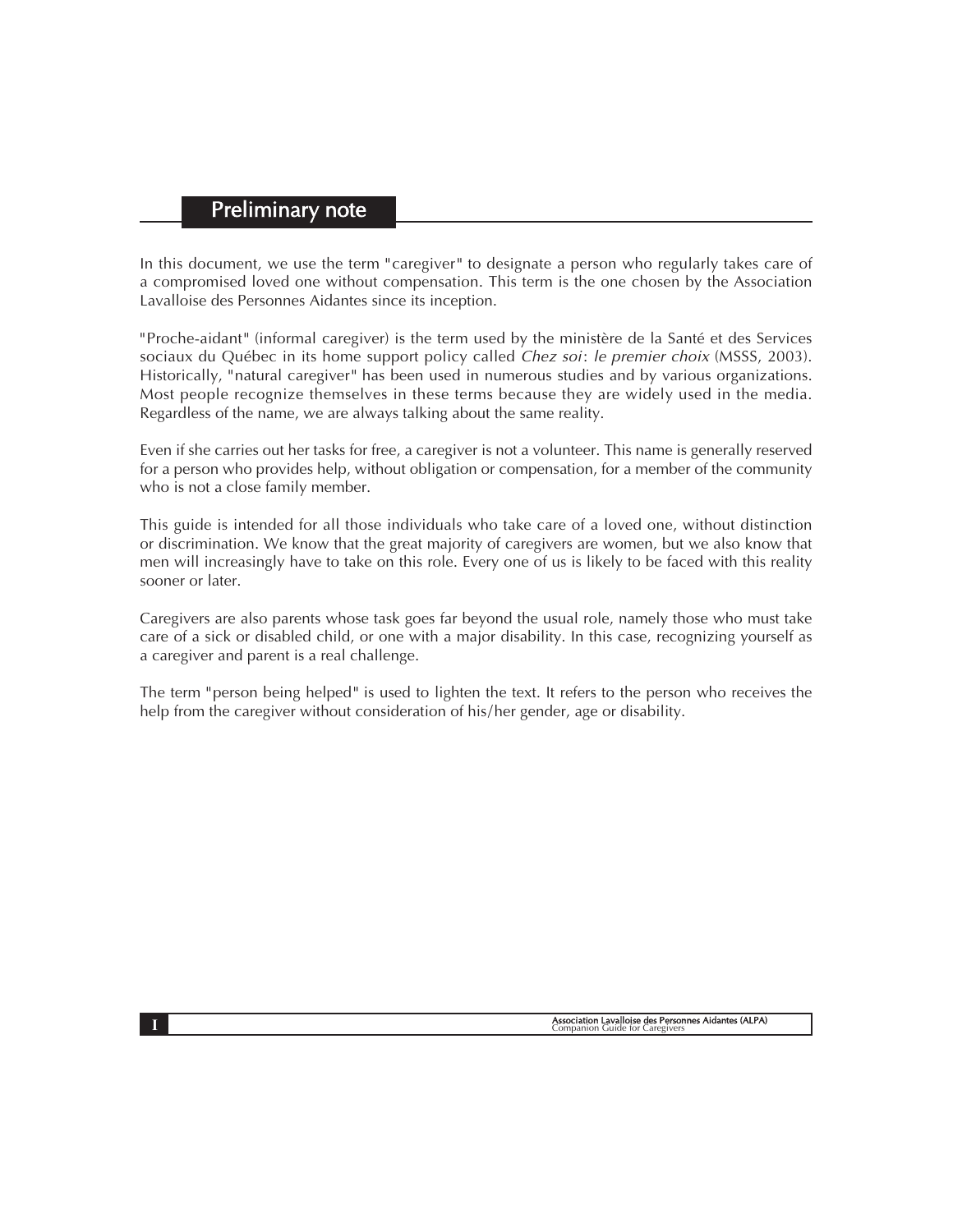## **Introduction**

Since its inception in 2002, the Association Lavalloise des Personnes Aidantes (ALPA) took on the mission to improve caregivers' living conditions for personal, family and social well-being. ALPA works to represent caregivers with different levels of governments and participates on several issue tables in Laval.

We also offer opportunities for dialogue and support, individually or in groups, lectures and thematic discussions, and social and cultural activities. Just recently, a home respite service was established, in order to maintain a balance between giving your time and giving yourself time. We hope that this guide will be an additional tool to help you achieve well-being.

The need for caregivers to take care of themselves no longer has to be demonstrated. By consulting this guide, you will know that you are not the only ones living with this commitment, and that numerous resources have been set up to help you take care of yourself while taking care of a loved one.

You are invited to reflect on the different aspects of a caregiver's reality and role. Your situation is unique, and how you take care of yourself will be just as unique.

This guide is the result of several years of experience of caregivers, health professionals and researchers, who have made the needs and recognition of caregivers their primary concern. We are offering you solution scenarios and means to increase your decision-making power and your ability to act.

This guide also contains a list of the organizations and resources that are available to you on Laval territory, but also for Québec residents.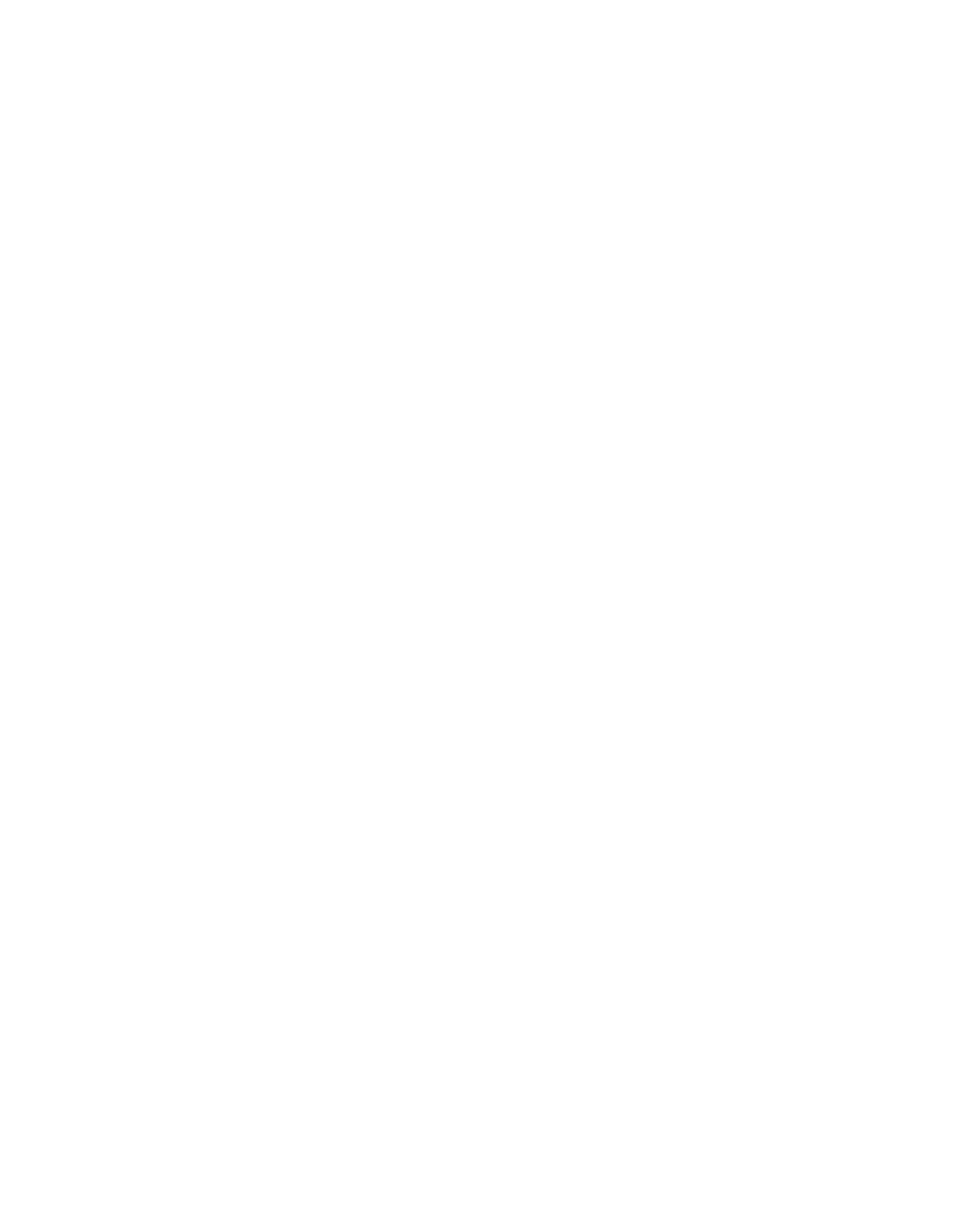# 1 Recognizing yourself as a caregiver





" Being there for someone means putting yourself neither in front nor behind, nor in their place. It means being alongside them. " (free translation) (L'amour partagé, Joseph Templier)

2 Association Lavalloise des Personnes Aidantes (ALPA)<br>Companion Guide for Caregivers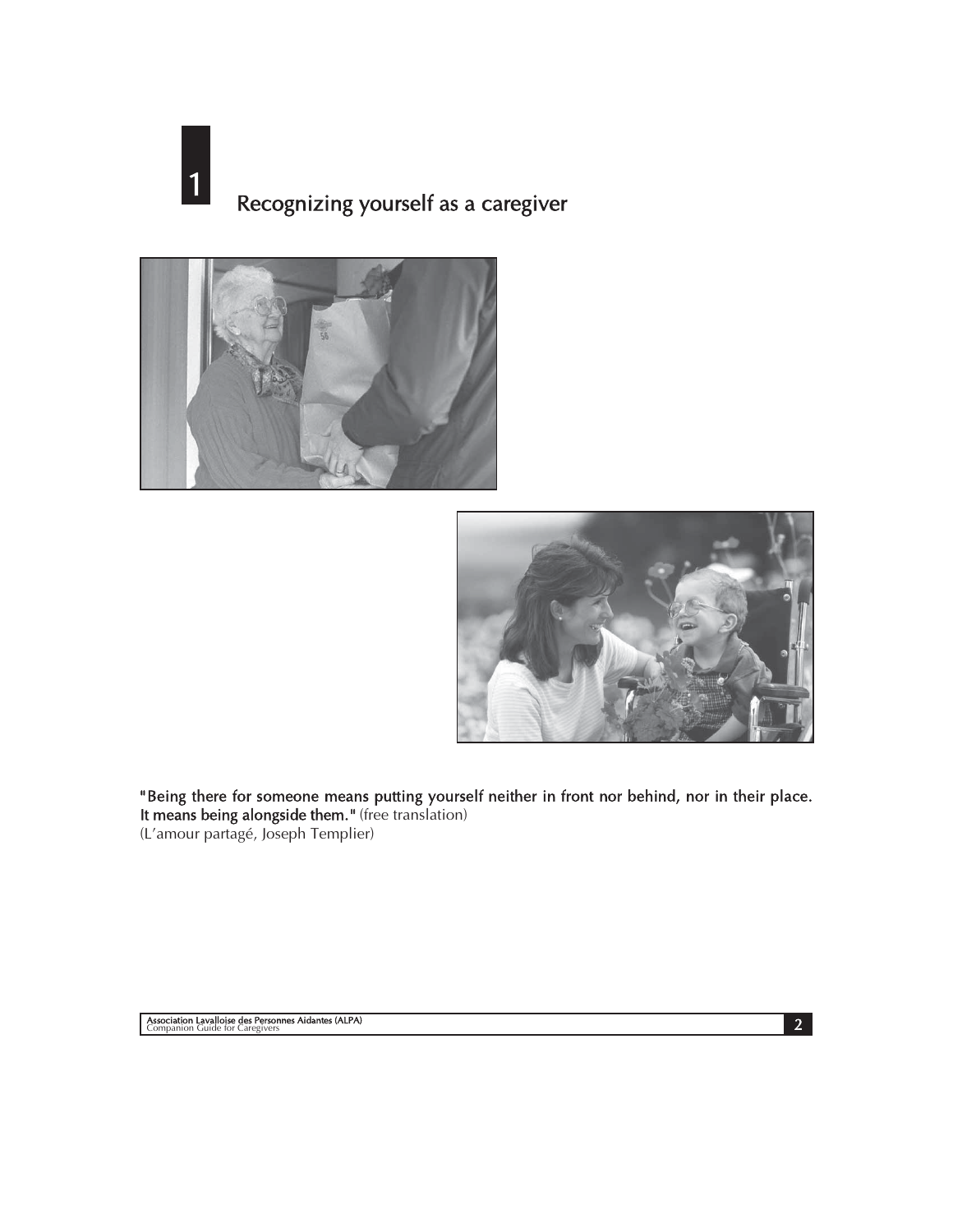## Picture of a caregiver's situation 1.1

- Caregivers take on from 70 to 90% of the responsibilities for the person being helped. CSSSs and community organizations share the rest ;
- More than 80% of caregivers are women; this is why several studies talk about caregivers as female;
- They are the spouse (close to 40%), daughter (close to 44%), mother, sister, girlfriend or neighbour;
- Their average age is 46 years;
- Numerous caregivers are in the labour force;
- They take care of disabled people of all ages. For example: an autistic, disabled or intellectually disabled child; an adult with a physical impairment, a chronic disease or losing his autonomy, etc;
- They increasingly care for people over 65 years of age ;
- Their risk of death increases by 60% when they are themselves elderly and in poor health;
- They provide 8 to 40 hours of care per week, and the tendency is that the older you become, the greater this number of hours ;
- Pressure on caregivers is growing because families are becoming increasingly smaller and home care does not meet needs.

#### 1.2

# Being a caregiver

#### Definition

According to the Ministère de la Santé et des Services sociaux, " Any person in the entourage who provides significant, continuous or occasional support, as a non-professional, to a person with a disability, is considered an informal caregiver. It can be a family member or a friend. " (free translation).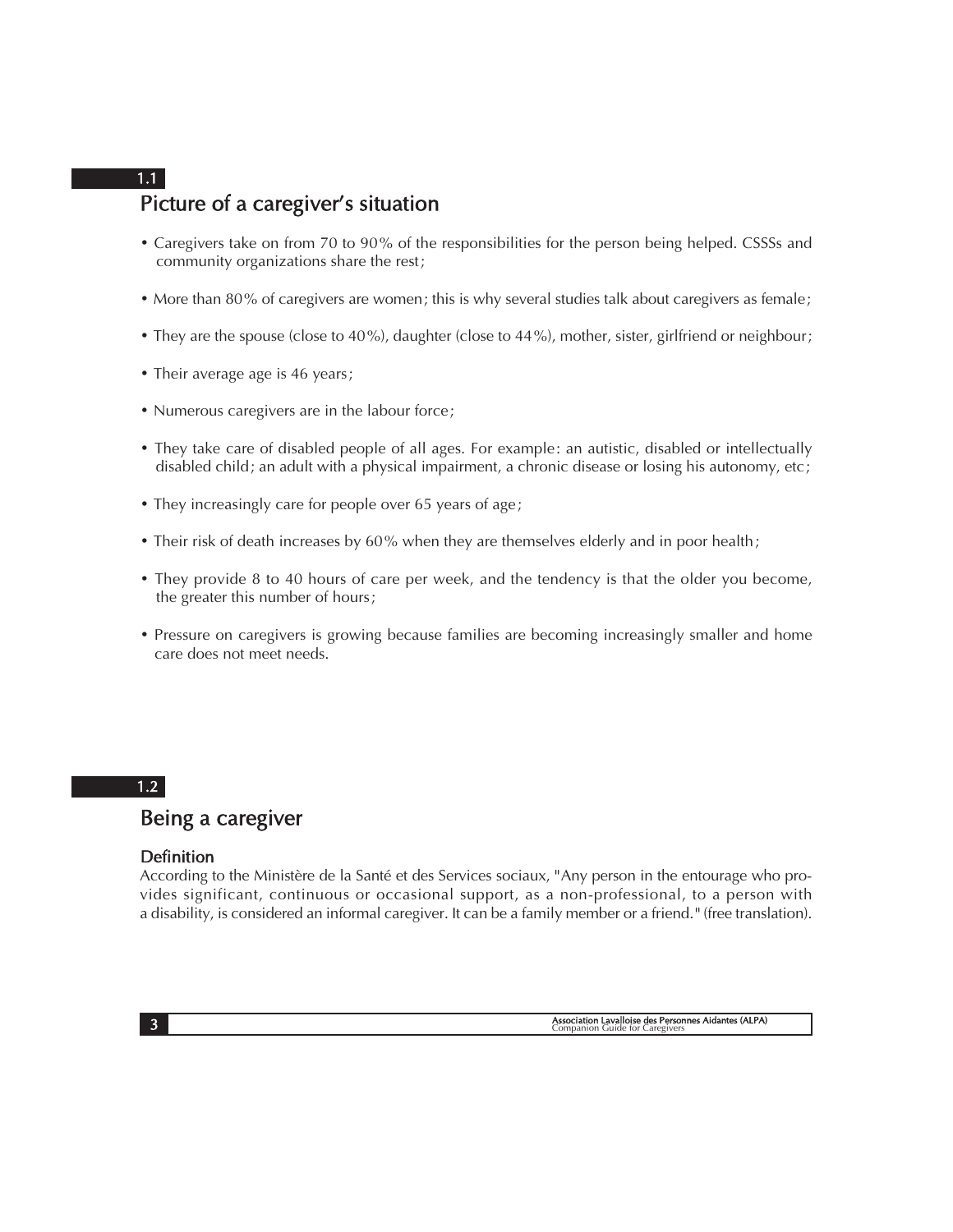For ALPA, a caregiver takes care of a person losing his autonomy or with limited autonomy by offering him emotional support, by providing him with care, or by providing him with various services in order to improve his living conditions.

#### Are you one of these people ?

For example, do you...

- Provide hygiene care, help a person get dressed, shave, comb his hair, etc. ?
- Prepare his meals, help him grocery shop, go shopping, do his housekeeping ?
- Supervise his medication, accompany him during medical visits, and supervise his comings and goings?
- Visit a loved one in a residence or a foster family?
- Provide him with care under a nurse's supervision?

Being a caregiver involves numerous responsibilities, but also rewarding and enriching aspects, such as :

- Enjoying being of service and feeling useful ;
- Developing a deeper relationship with the person being helped ;
- Giving meaning to your life.

However, being a caregiver leads to life changes such as :

- Regularly changing your schedule according to the person being helped ;
- Adapting to the change in the disease, old age;
- Feeling isolated because of what you are doing;
- Dealing with task overload;
- Having difficulty carrying out all your roles (parent, spouse, child, worker) ;
- Undergoing a change in role (e.g., you feel you are becoming the mother of your parent) ;
- Changing your life or retirement projects;
- Noticing that this commitment can have an impact on your financial situation.

#### If you see yourself in several of these activities or feelings, you are without a doubt a caregiver.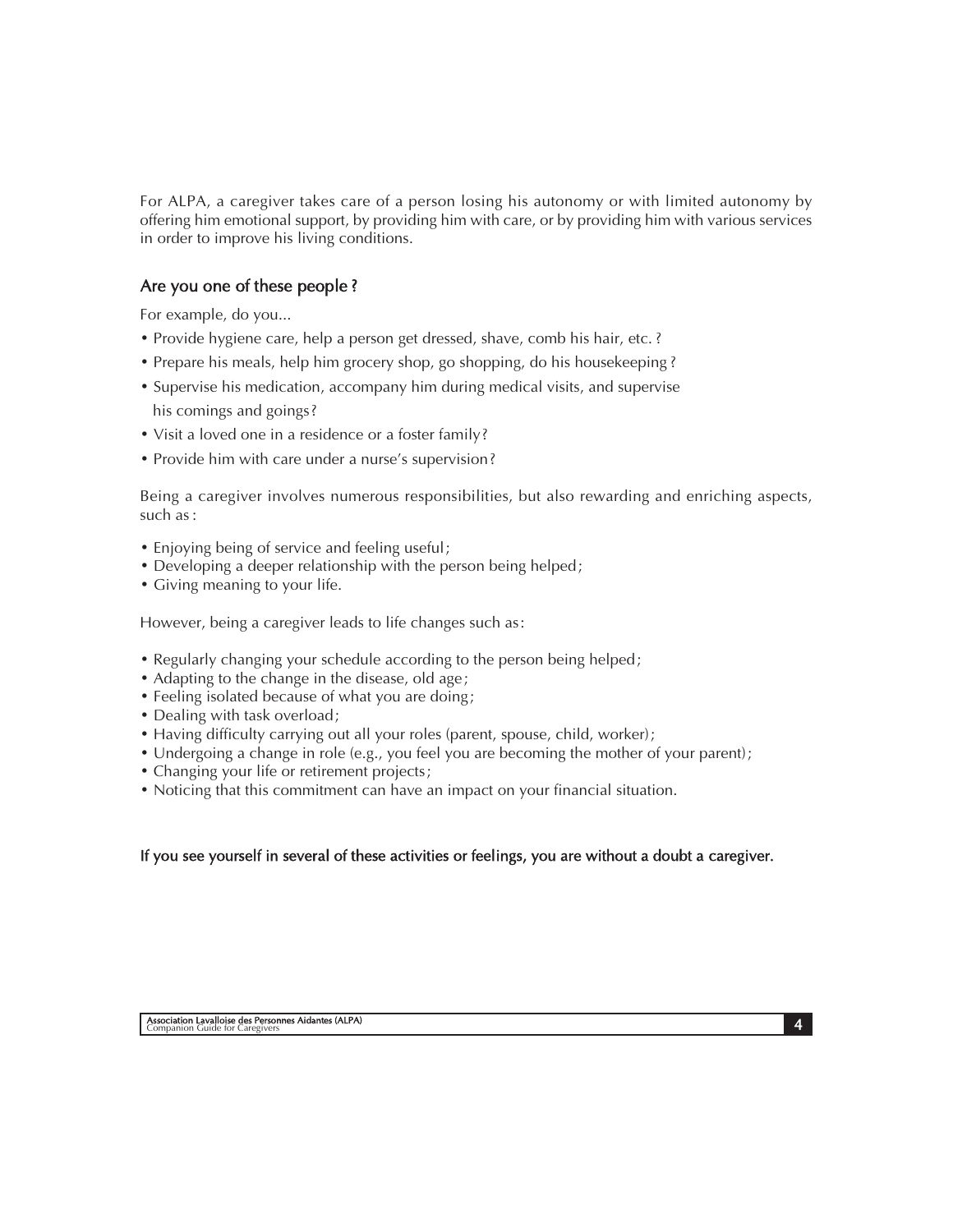# How does one become a caregiver ? 1.3

You don't become a caregiver overnight... The reality of taking care of a loved one losing his autonomy emerges gradually. The tasks and responsibilities for which you are not necessarily prepared increase over months, and sometimes years. Without being aware of it, the signs of stress and fatigue can increase and may exhaust you. Taking action then becomes more difficult.

You take care of a person losing his autonomy for different reasons. Of course, you come to the aid of your loved one because of love and affection. You always have a choice, even if this concept sometimes seems limited to you. However, some motivations are more subtle. You may for example seek recognition from the person being helped or from the family.

Taking responsibility for carrying out all the tasks as though you were the only person able to do them can be a heavy burden. You want the house to be impeccable, the person you are helping to always have clean beautiful clothes, his hair well combed, to be well shaven... Otherwise, you wonder what other people will say or think !

Feeling completely responsible for the person being helped while wanting to please others requires enormous energy. This does not allow you the right to make a mistake, to be tired or even the right to slow down from time to time. Wanting everything always to be perfect, that's great... but at what cost ? The "I must," "I should," "I should therefore have" are part of a vocabulary to be eliminated because they encourage a feeling of guilt, an unnecessary and unrealistic obligation ; most of the time, the person being helped asks only for a reassuring presence. It is very possible that your loved one can help in some simple tasks or still carry out activities that he liked, by adapting how he does them. In this way, you can benefit from wonderful times together.

We ask you to reflect seriously on your situation, without, however, neglecting or abandoning your role as caregiver. Ask yourself what is really important to you today : seeking perfection, receiving the approval of those around you, trying to do your best while maintaining a good quality of life, or meeting all the expectations of the person being helped ?

Remind yourself that being a caregiver involves a choice, sometimes rewarding, sometimes exhausting. As a caregiver, you can make some choices to take care of yourself while taking care of the other person. It is always possible to find better support around you and to take advantage of the resources at your disposal.

Association Lavalloise des Personnes Aidantes (ALPA) 5 Companion Guide for Caregivers Aidantes (ALPA)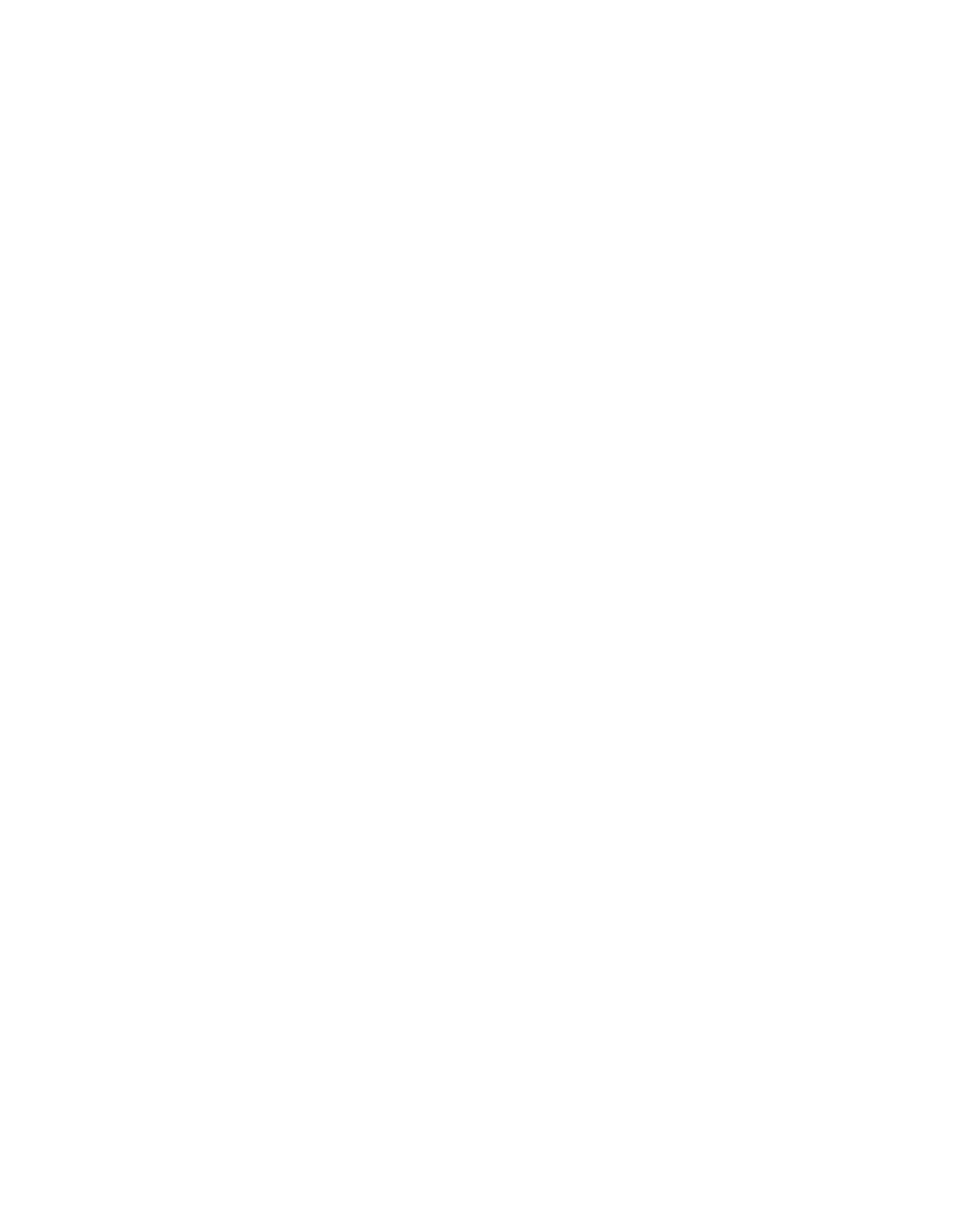2 How to avoid exhaustion





" To be able to provide real help to a loved one, taking care of yourself is vital. "

(A health professional)

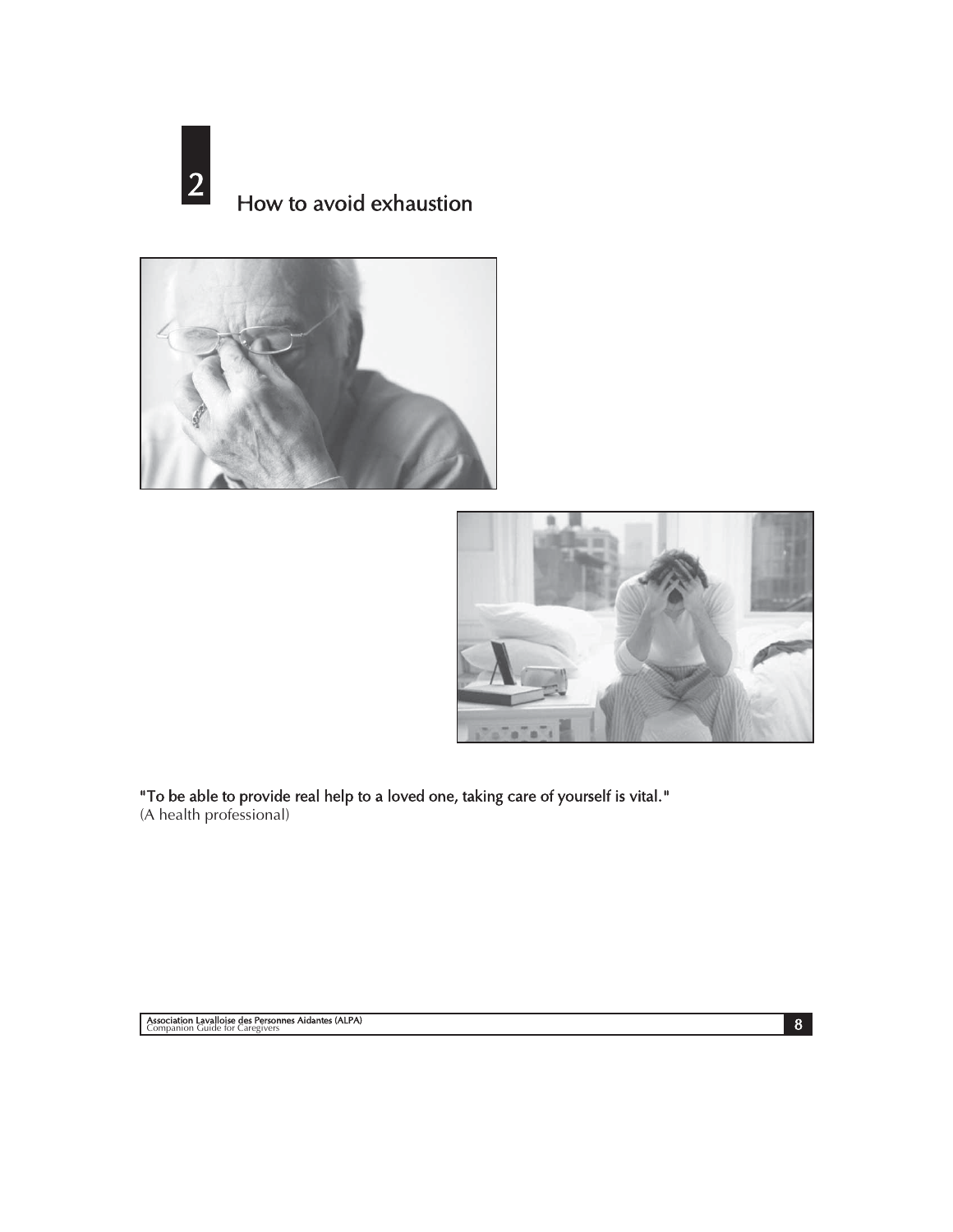# Recognizing signs of stress : avoiding exhaustion 2.1

When you are a caregiver, you expect hectic times. As long as these situations stimulate you and make you give the best of yourself, you have nothing to worry about. But if a stressful situation continues and you don't seek the help that you need, destructive stress can begin. You can recognize it from the following symptoms :

- General irritability, impulsiveness ;
- Frequent desire to cry or to run away ;
- Difficulty concentrating;
- Fatigue and loss of pleasure in life;
- Vague anxiety, fear, insomnia, nightmares ;
- Loss of appetite or bulimia ;
- Tendency to take medication or consume alcohol.

If you have several of these symptoms, it is time to take stock, meaning :

- Precisely assess what initiated this stress, when, where and how ;
- Apologize for having been impatient or irritable, thus prompting your loved ones to be indulgent, generous ;
- Understand that it is vital that you do enjoyable activities that are just for you: an activity that you like, such as singing, sewing, painting, a sport, or something else;
- Arrange opportunities and times FOR PLEASING YOURSELF through small frequent daily rewards that don't cost a lot of money: going to the movies, walking, reading a good book;
- Open yourself up to sharing your life experience with your family members, counsellors or support groups which, in turn, will encourage you to develop a positive confident attitude in your personal resources ;
- Ask for help from family members, friends, a doctor, a social worker, the CLSC, an organization such as ALPA - Association Lavalloise des Personnes Aidantes.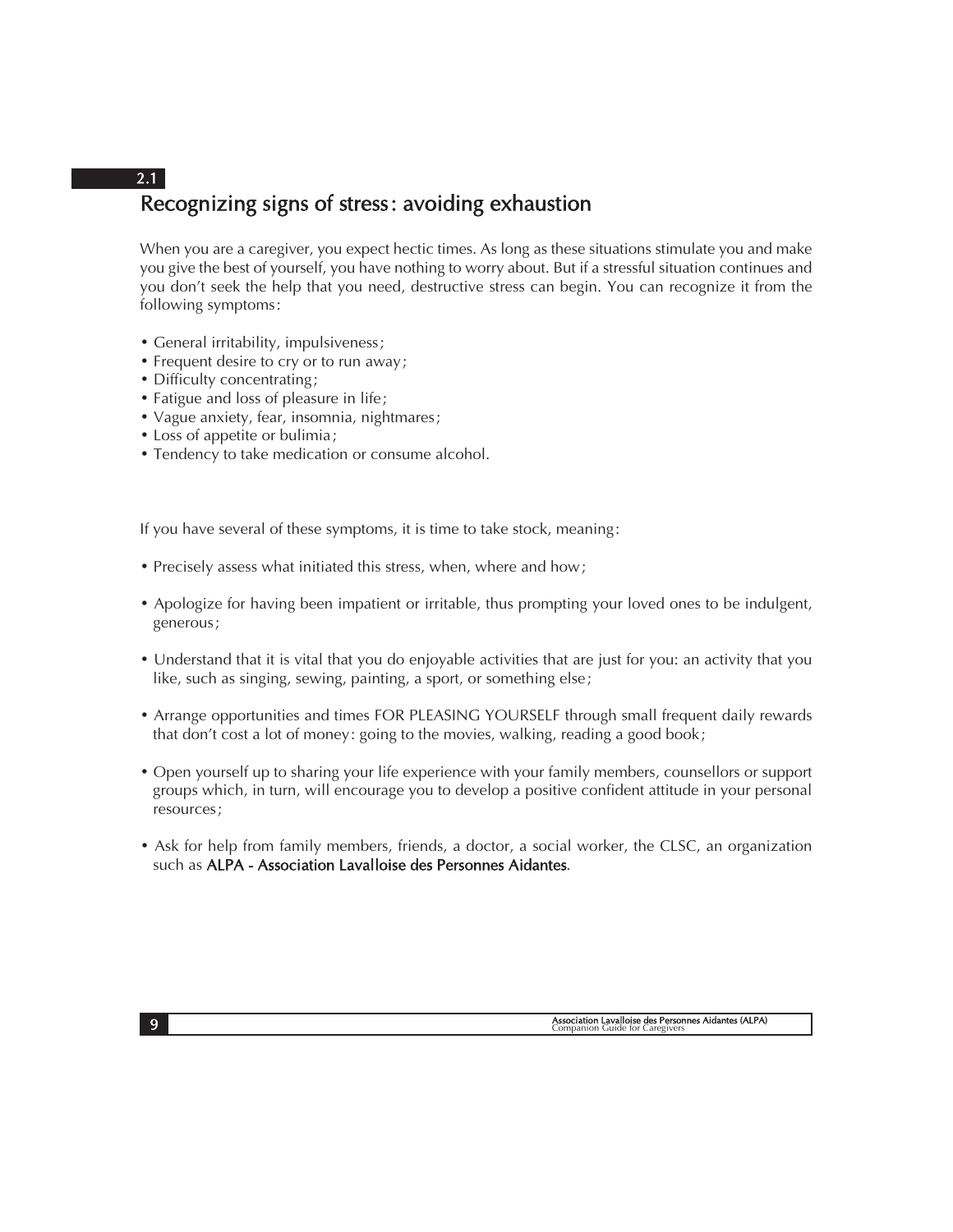# Obstacles to asking for help 2.2

Do you sometimes say to yourself...

" Everything rests on my shoulders. I'm in good health. The other person's needs are more important than mine. Don't feel sorry for yourself. Don't let yourself go. I can't be heartless. I don't have any choice about getting involved . "

If so, you are certainly feeling the most common feeling among caregivers : Guilt!

Ah! Guilt! The little inner voice that tells you that you are wrong to think about yourself, even if you realize that you need help or free time to recharge your batteries!

Numerous caregivers believe that they are completely responsible for their loved one who is losing his autonomy, and take on all the care alone. As a result, they often become sick themselves. Of course, taking care of the other person is important, but taking care of yourself is just as important in order to respect your limitations. After all, if you don't take care of yourself, who will ?

We need to pay attention to our feelings and our body. We need to be kind to ourselves. We need to always remember that taking time for ourselves is a necessary health promotion activity, and not self-indulgence. All kinds of experts will tell you: " Taking care of yourself " is necessary when you live a life of commitment. Whether this commitment is at work, in family life or as a volunteer, sooner or later you learn that you have to take care of yourself to be able to continue. Paradoxically, the more rewarding our commitments, the more likely they are to isolate us.

Many people think that caregivers don't ask for outside help because they don't know about the services that could help them. This statement is true, but is not the main reason. Unfortunately, studies show that caregivers seek help if and only if they can't cope any longer.

#### Main reasons for not asking for help

Most caregivers are women and they often take on alone all the care and support that their loved one requires because they feel obliged to do it (for example, children are working, or brothers and sisters don't live in the area). This may be your situation. Women, and mainly older ones, are not accustomed to asking for help, and even less to taking time for themselves !

" Our education, which taught us to give without keeping score, fooled us. We had to forget ourselves to please others. Learning to assert ourselves is not that easy. "

10 Association Lavalloise des Personnes Aidantes (ALPA) Companion Guide for Caregivers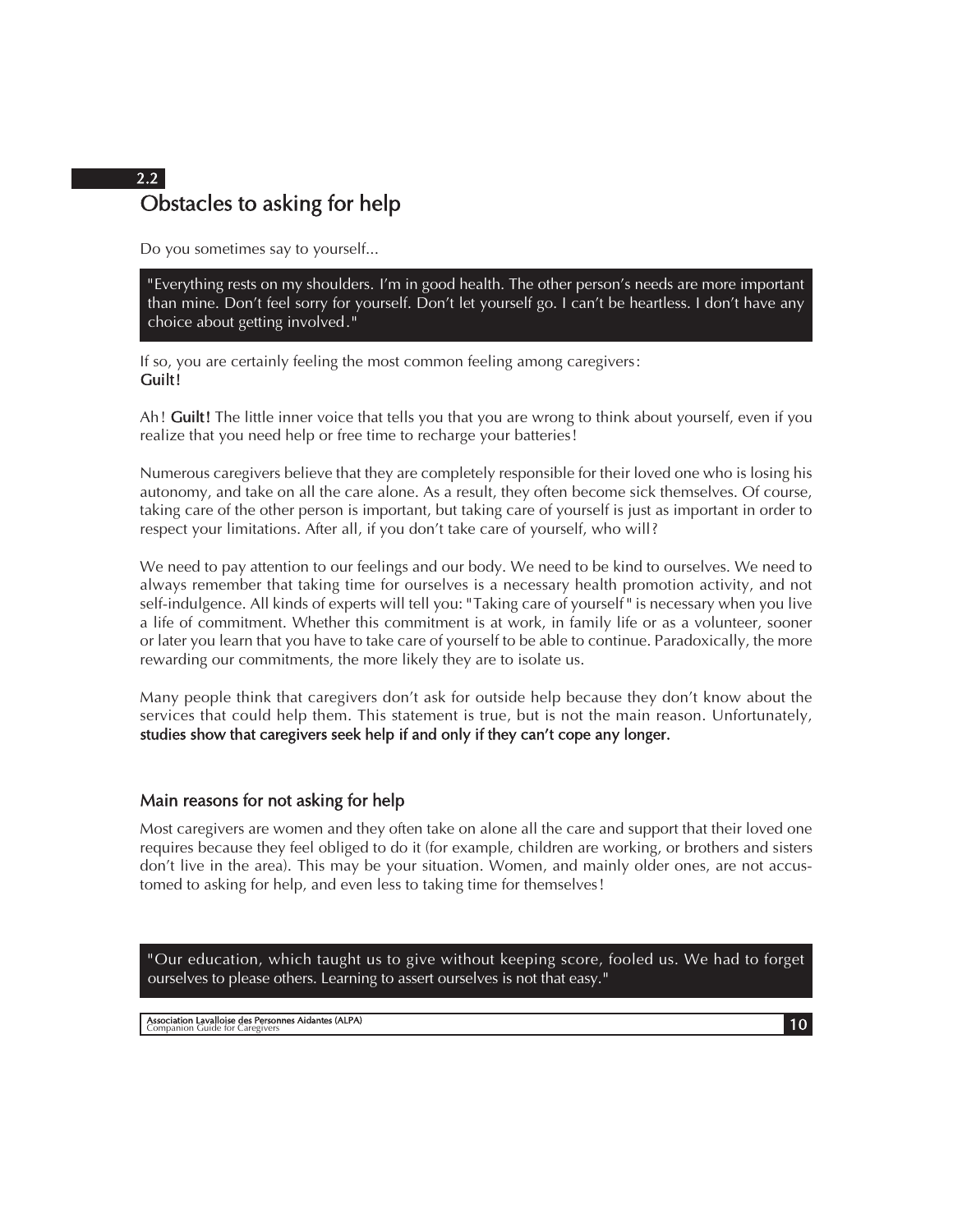A lot of people don't want help, and even less so from a stranger, " because personal business must remain private. " The caregiver often wants to protect herself from judgements or from "gossip" about the person being helped. You may also think that your loved one will be too uncomfortable, that things will not be done as well as you do them, etc.

#### " When I accept help, I'm taking a step, I'm recognizing my limitations, I'm breaking the silence. "

Messages from the people around you may influence you and even persuade you not to ask for help. Perhaps you have already heard comments such as :

" How can you say that you can't cope anymore after all that Mom has done for you ? " " Dad is not that sick. You're exaggerating!" And these well-known "encouragements" that are far from encouraging! " Come on, you can do it. Don't let yourself go!" "We have confidence in you! You can do it..."

Finally, many caregivers don't want to ask for help because they believe that the services available are inadequate. The slowness in handling requests for services, the difficulty in obtaining access to care in emergencies or on weekends discourages them even before they start. On top of all this is the fear of the financial losses related to the help to be received, because the services are not always free and the impoverishment of caregivers is a reality.

Due to her loved one's loss of autonomy and the increasingly demanding care, the caregiver can see the different areas of her life shrinking (work, outings, neighbourhood, conjugal life, etc.). The person being helped is at the centre of her life and everything becomes organized around it. The caregiver then forgets her own needs. It is important to maintain your identity. If you don't allow yourself some distractions, you could end up with nothing to give to others, and also feel frustrated, bitter and sometimes even angry.

Among these reasons, you have recognized reasons that are similar to your own for not asking for help. Remember that if you continue to have these beliefs, you will continue to do everything alone. You could become exhausted over time. You have perhaps become accustomed to thinking these thoughts for many years. They are difficult roadblocks, but getting beyond them will enable you to change your situation in a positive way.

Association Lavalloise des Personnes Aidantes (ALPA)<br>
Companion Guide for Caregivers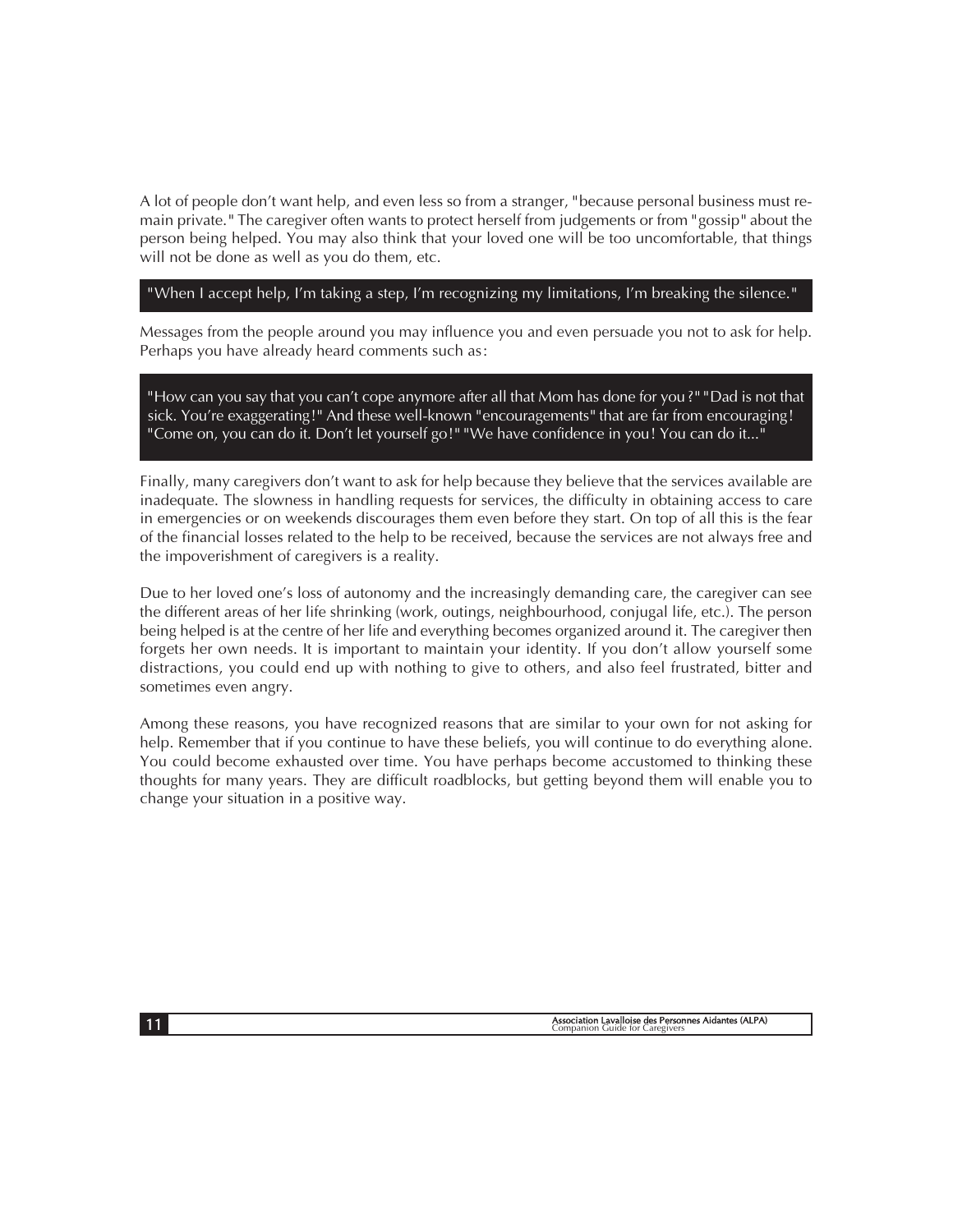# Talking about prevention 2.3

" When I felt that everything was falling on me and that it didn't stop... I no longer saw any solutions. I even considered... suicide. "

#### Relief...

It is completely normal to want to avoid exhaustion. The stress that exhaustion can cause makes us react in different ways. Some exhausted caregivers try to relieve their suffering by drinking alcohol or taking medication. This can result in symptoms of depression and even ideas of suicide. These painful situations can lead to abuse, negligence and sometimes even violence in the relationship between the caregiver and the person being helped. Therefore, symptoms of exhaustion must not be trivialized because the consequences can be dramatic over the long term.

#### Or prevention?

Prevention means stopping to think about your situation as a caregiver and finding ways to avoid exhaustion. The ideal, of course, is to act when you start taking care of the person being helped, but it is never too late! Remember that each caregiver's situation is specific and unique. You therefore cannot generalize about the methods and means of obtaining the help and support that meet your needs. Each person can determine the solutions that are appropriate for her.

Right now, you may have the impression that you are no longer able to regain your energy. However, you can make changes to your life. You will need to take time for yourself, and other people can become involved in taking care of your loved one. These changes may seem difficult to you, but are necessary to allow you to " recharge your batteries " in order to continue in your role as caregiver, if this is your decision.

Autonomy is not measured by the number of tasks that you can carry out alone, but by the quality of life that you achieve with help.

12 Association Lavalloise des Personnes Aidantes (ALPA) Companion Guide for Caregivers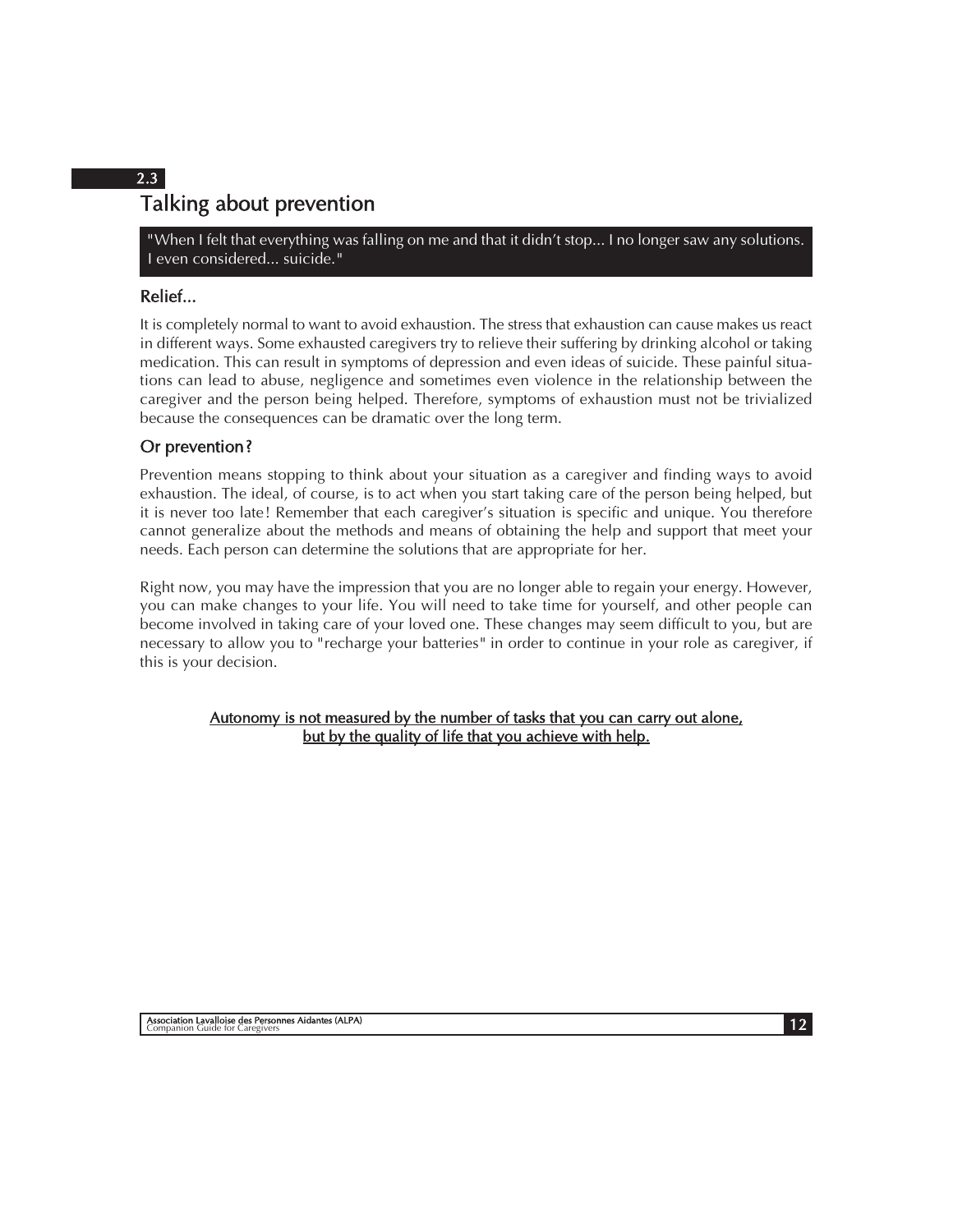# Finding ways to feel better

#### Recognize your limitations

Despite all your good will and the resistance you may feel, accept that you cannot do everything alone. Consider the circumstances in which you will need help in order to provide the services that your loved one or you will need to stay in shape.

" Now that I am aware of my limitations, it is becoming easier to respect myself and to ask for help. "

#### Recognize your successes!

You have qualities and strengths. Be proud of your small successes just like you are of your great victories... Congratulate yourself, it feels good !

#### Accept what you feel

Taking care of someone can produce many emotions every day, sometimes happy ones, sometimes painful ones. You may feel irritable, guilty, discouraged, misunderstood, ashamed, impatient, intolerant, etc. As a caregiver, you experience a complete range of emotions and questions that are neither good nor bad. Tell yourself, however, that they must be recognized and accepted. These emotions do not mean that you are a bad caregiver, but only that you are human and probably tired.

#### Share your emotions and break your isolation

Accept the fact that you are not the only one feeling pressure and allow yourself to talk about what is worrying you and what you are dealing with. Think of someone with whom you feel comfortable among the people around you. You can also confide in your doctor, a psychologist, a social worker, or participate in a support group at your CSSS, or even join a community organization whose mission is to take care of caregivers. These resources are there to support you and to answer your questions, in complete confidentiality. Consult the list of these different organizations that is included in the information pocket.

People who benefit from support from family and friends can deal with stress and resist disease better than those who try to do everything themselves. Sometimes, the reasons for stress build up without interruption. The best efforts don't change anything. We feel trapped, prisoners, immobilized. At this stage, making use of outside help is one way of dealing with the problems; it is a sign of strength and not of weakness. Breaking our isolation allows us to take a step back from our role as caregiver so that we can better identify our limitations.

Association Lavalloise des Personnes Aidantes (ALPA)<br>
Companion Guide for Caregivers

2.4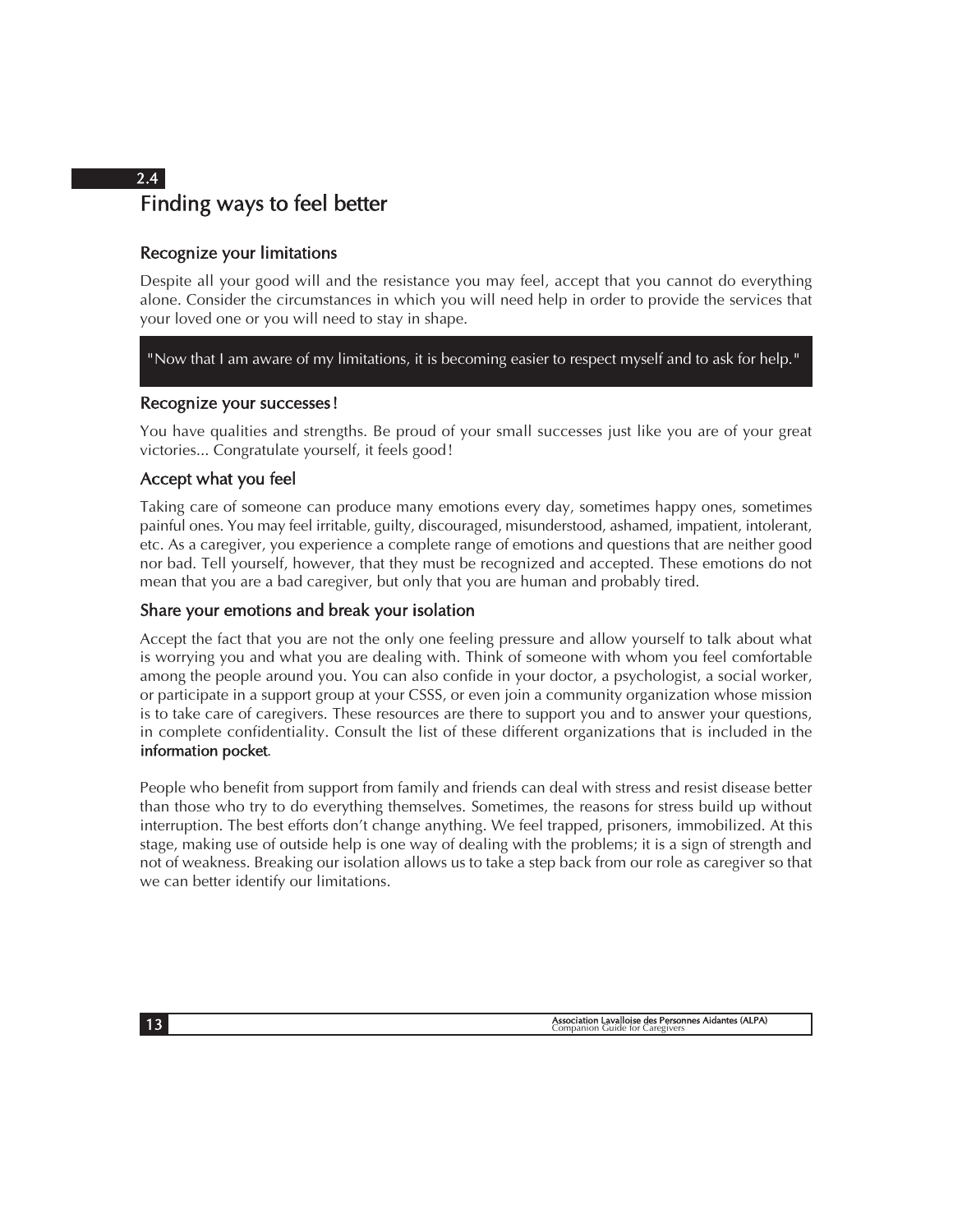#### Communicate better...

Good communication is the basis for all good relationships. The way the message is expressed is more important than the message itself. Communication is an active process, an exchange of symbols and signs. Considering the complexity of communication and the many possible obstacles, it is rather surprising that we are able to make ourselves understood !

It is impossible not to communicate. Every time that we are with another person, we send messages, spoken or unspoken. Listening is probably the most important communication skill that we can acquire. Empathy, the ability to put yourself in someone else's shoes, is an essential quality for improving our listening. The greatest gift that we can offer someone is to listen to them.

We should not underestimate the importance of touch in good communication with more vulnerable people. A hug or a gentle pat on the arm can do a lot to make a person feel worthwhile.

Humour can also be an effective communication tool when used correctly. Ridicule or sarcasm at the other person's expense should be avoided. Humour can " defuse " a situation, help us get out of an embarrassing situation, or lighten a routine task.

We need to realize that many variables consciously or unconsciously affect our ability to deliver a message, to receive a message, or to understand its meaning. Disease, exhaustion, and frustration are many factors that can impede good communication. Sometimes, we must simply accept the fact that truly effective communication is not always possible. This is the case with some diseases such as Alzheimer's. But we can adopt an attitude of respect and tolerance for the difficulties encountered.

#### Take care of your health

Don't forget to take care of your health. It is absolutely necessary in order to continue to fulfill your role as caregiver. Eat balanced meals and consult your doctor as needed. Find ways to move, relax, and get enough rest. To be able to do this, you have to keep some time for yourself. Stay in contact with what is important to maintain your identity. Resume activities or get back with people whom you like and who make you feel good...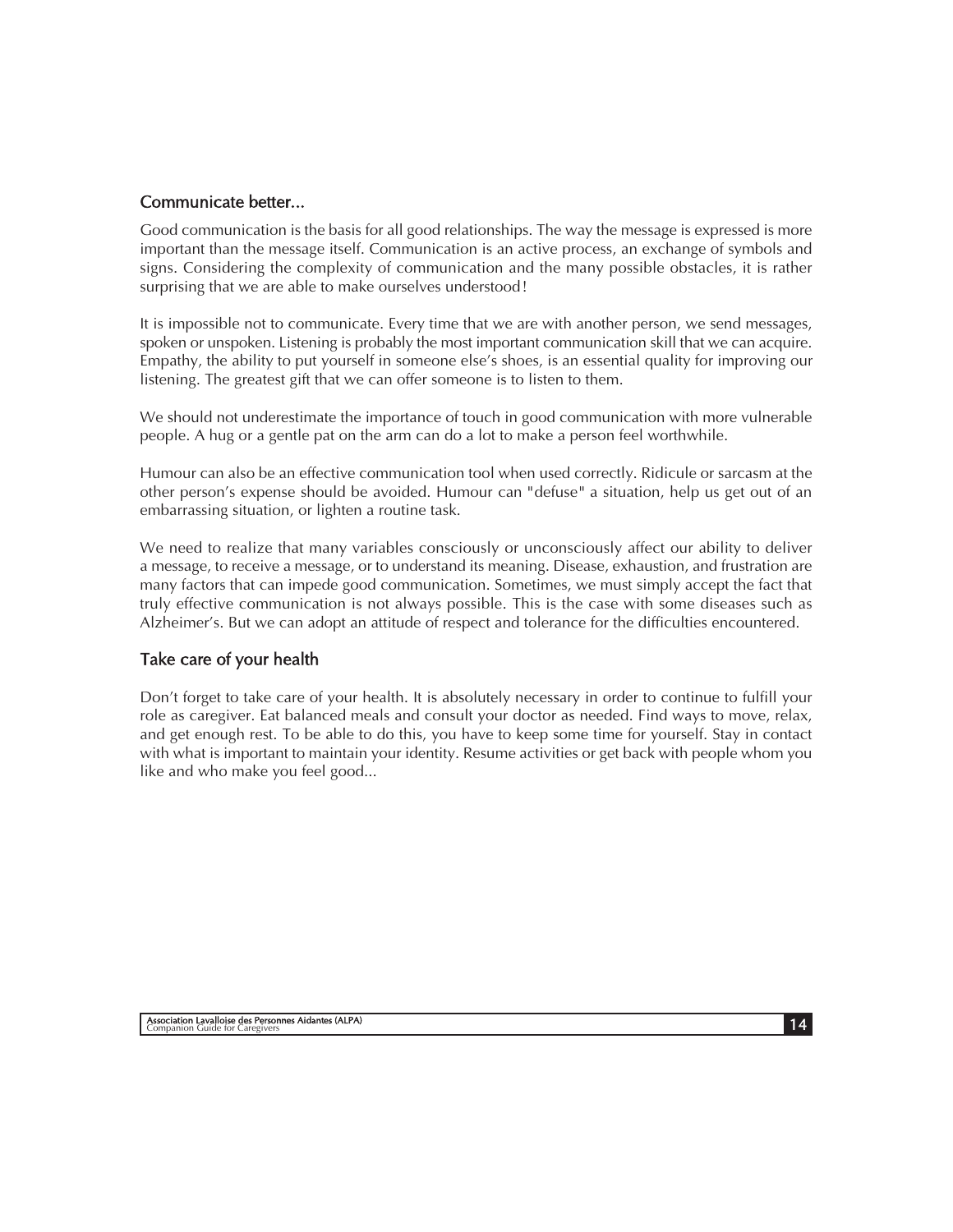Give yourself these small pleasures in life that help you "recharge" your batteries:

- Take a nap ;
- Take care of your plants, garden;
- Do manual work: crafts, cook, knit, draw...;
- $\bullet$  Walk:
- Get captivated by reading;
- Lose yourself in a piece of music;
- Practice a relaxation technique, do yoga.

Remember that the important thing is to reserve time for yourself every day, and to write yourself into your agenda. Devote this time to an activity of your choice that gives you pleasure.

#### 2.5

# Asking for help is learned

#### "But they see very well that I am exhausted... Why doesn't anyone help me?"

It is frustrating to note that often our family and our friends offer no help or support and we are overwhelmed!

The people around you often don't get involved because of ignorance about your loved one's actual needs, meaning that they have no idea about all the care and assistance that he requires. They may also believe that you are doing very well or that you don't want help ! Contrary to what you may think, others cannot guess your needs.



To get the help that you want, you must express what you feel as well as your expectations for support. Despite all the good will in the people around you, you must accept that everything is not necessarily done according to your requirements and your way of doing things. Consequently, it may be difficult for you at the beginning to ask for help. On the other hand, it will allow you to "recharge your batteries." And sometimes, despite specific requests, your family members may refuse to help you. In this case, tension and family conflicts can arise, which of course you want to avoid, sometimes at any price! What mainly counts is how you and the other person manage to resolve your differences. Your common goal is to arrive at an agreement so that you can make positive changes for the benefit of the person being helped.

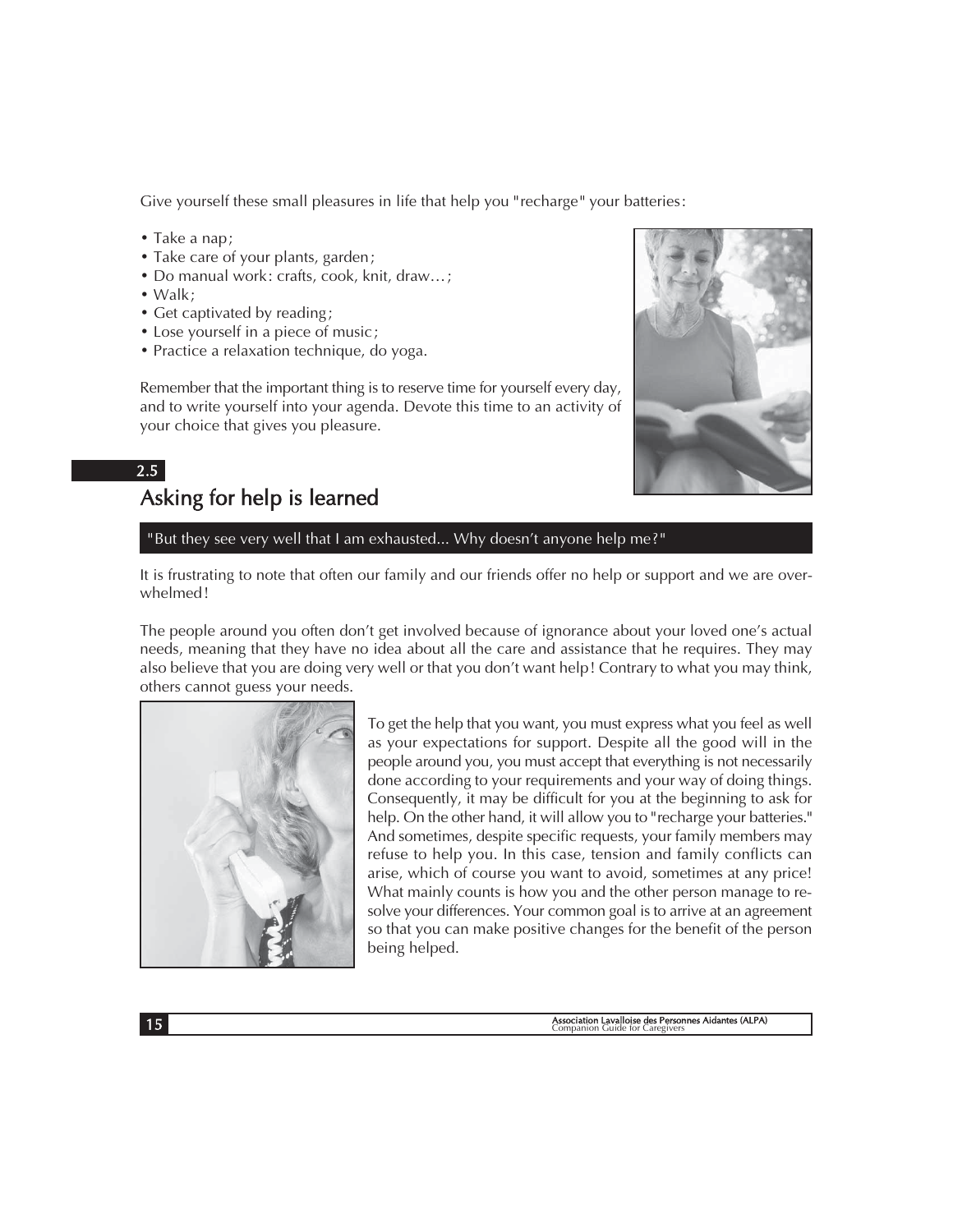#### First and foremost, be well informed

Very few caregivers have received training to take care of their loved one who is losing his autonomy. They may feel increasingly needy and powerless. Health professionals from different organizations are noticing that one of the most important shortcomings with caregivers is a lack of information about the health of the person being helped. To explain to you in a concrete way how having proper information can be useful, and even indispensable, here is an excerpt from the document  $L'$ *Entourage* produced by the Regroupement des aidants et aidantes naturels de Montréal (R.A.A.N.M., Coalition of Caregivers of Montreal) :

"Learn about the possible evolution of the disease and its consequences over time. The more you know, the more you will be able to identify what you can do for your loved one and, as a result, establish your limits. It goes without saying that when a specific diagnosis is given, you may be shocked. This is completely normal. It is important to take the time necessary to feel the emotions that accompany the news about a loved one. This news will without a doubt upset his life as well as yours.

It would be useful for you to try to obtain information and knowledge from caregiver groups, and from the different community organizations and health institutions. Depending on the case, this knowledge can enlighten you about the approach to take with elderly people or about the evolution of the disease. This will help you better understand the person that you are taking care of and adjust your way of providing care in relation to his needs. You will be better equipped to adapt to changes if you understand that they are the characteristics of your loved one's disease. In the same way, you will be even better able to anticipate events, to follow more serenely the stages and progression of the disease, and to plan beforehand if you become informed about his problems. You will also have the advantage of better understanding his behaviour. For example, a person with cognitive deficits is not doing it on purpose when he asks you the same question ten times. He is doing it because he is confused and suffers from memory loss.

After having gathered all the useful information, you will be able to pass it on to the members of your family at the appropriate time. You can inform them properly about your relative's disease, the care to give to him, and the consequences of his disease over the short and long terms. " (Free translation)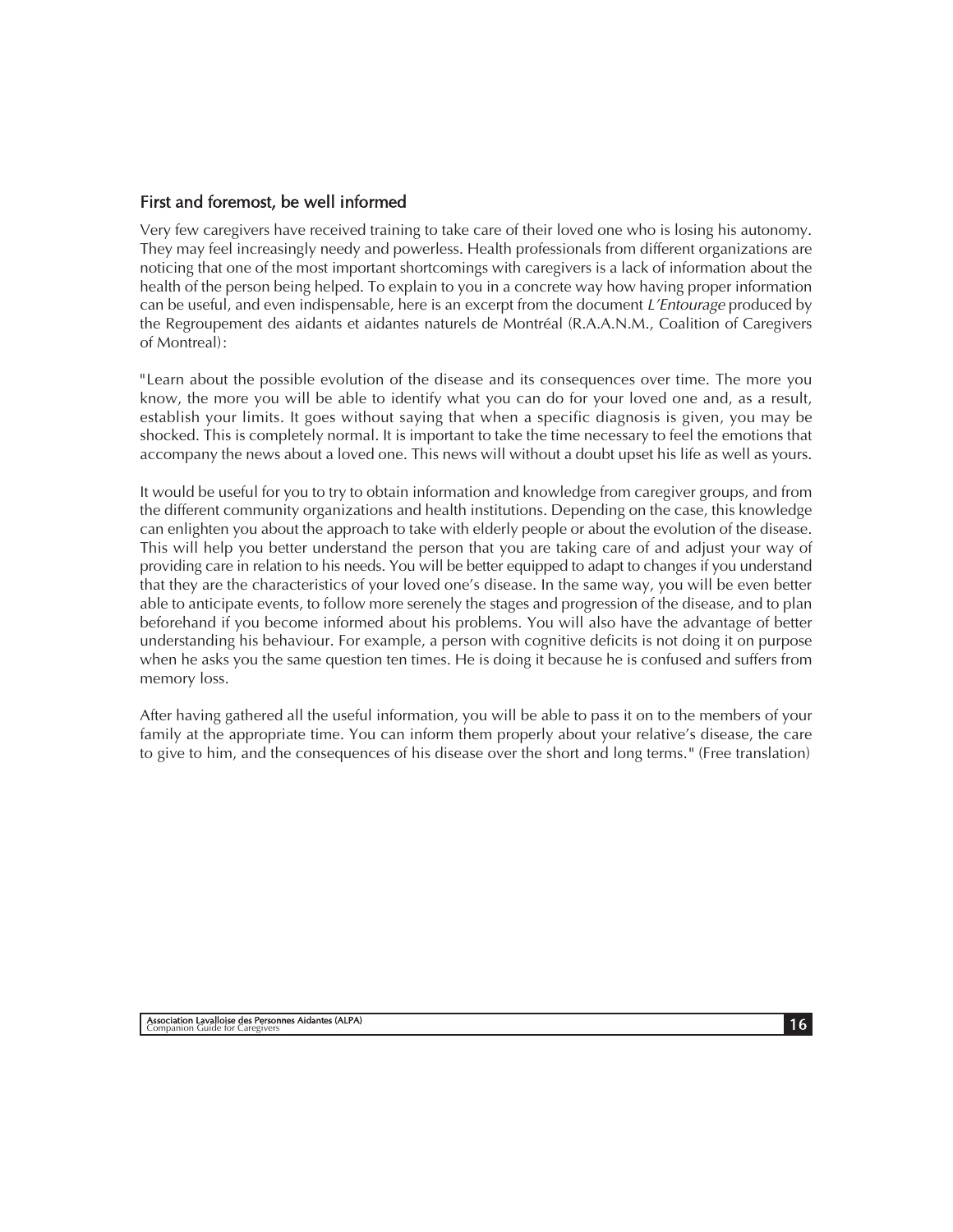#### Inform the person being helped

Making changes to avoid exhaustion involves changes in the care to be given to your loved one. Actually, your loved one must accept that someone other than you will provide care to him. Your loved one may have already made you aware that he does not want help from strangers, or perhaps you do not dare consult him because you are afraid that he will feel intimidated or abandoned by you. However, the situation has a solution. It is important to make your loved one aware of what you are feeling and to express your needs to him in a clear way.

Trying something new does not necessarily mean adopting it. You can always readjust yourself as you go along. The important thing is to be able to establish good communication between you and the person being helped, whenever possible.

It may be difficult to establish good communication, particularly if the person being helped has cognitive deficits. Organizations such as the Alzheimer Society, the Parkinson Society, and ALPA can help you better communicate with your loved one.

#### Inform your family and your relatives

To obtain your family's moral and physical support, you must take some time beforehand to stop and take stock of your situation. We suggest that you put down on paper everything you are doing, and that you identify your needs. This assessment will be useful to you when you share the tasks with the members of your family and people close to you. (See quick reference in the information pocket). Why not ask them to:

- Run errands ;
- Prepare frozen meals:
- Take care of his clothing or do his housekeeping;
- Accompany the person being helped to his medical appointments ;
- Replace you during your outings or your holidays ?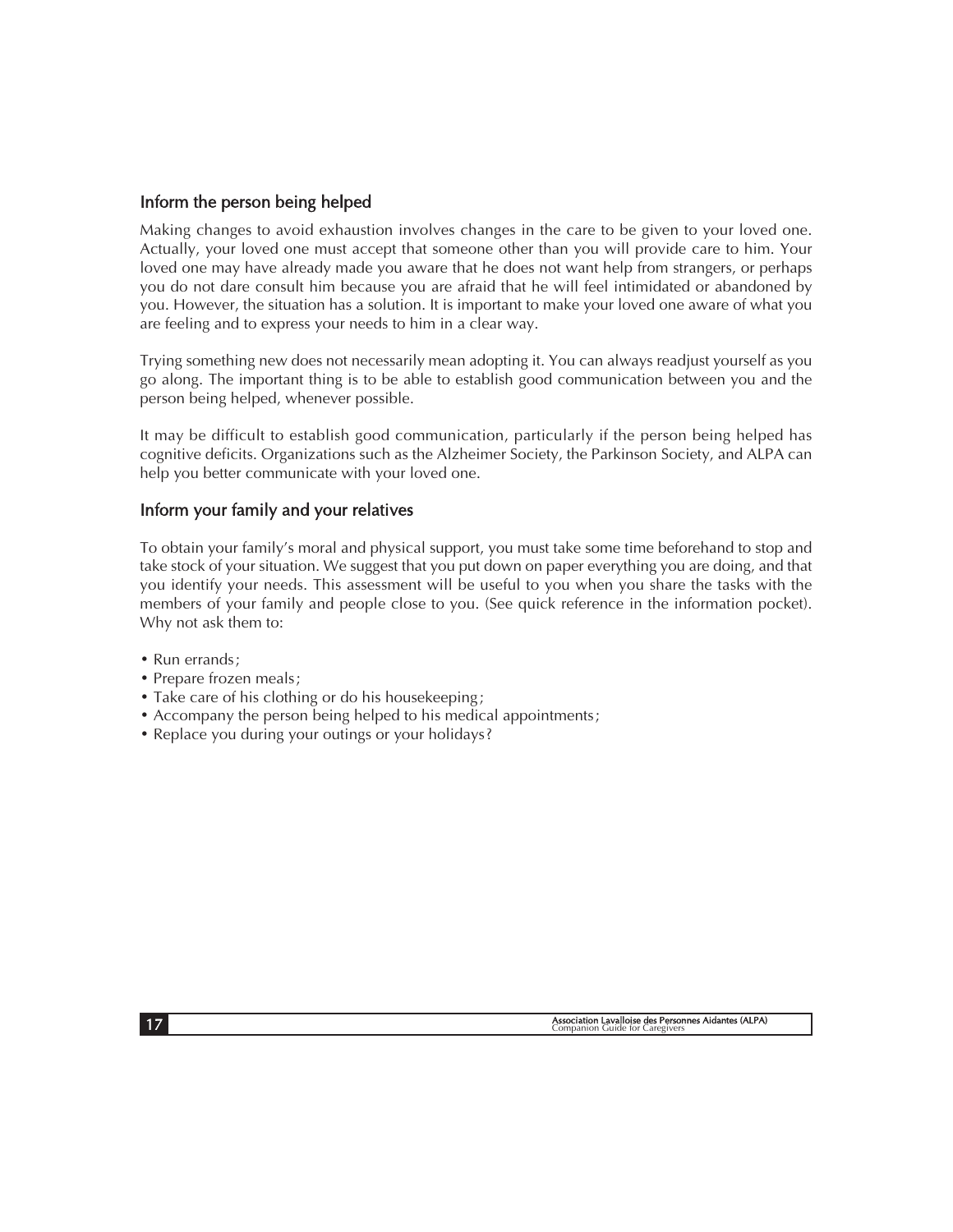Learning to delegate one or more tasks will help you reduce the pressure that you feel and will allow you to take time to take care of yourself.

" One afternoon per week, a family member comes to my home to take care of my father. During this time, I wander through the stores, have a coffee at a friend's place... My afternoon is for me and I often don't come home until supper, which is prepared for my father. An afternoon just for me! It is my "boost" to continue."

Seeking help from your close relatives is sometimes difficult for several reasons. In this case, it may be useful to call a family meeting.

" My mother wanted to stay as long as she could in her home, and this was also what I wanted. A family meeting with a social worker from the CLSC was organized in my mother's home, and this helped us all very much. The social worker explained my mother's real needs to us and what we could all do, including my mother, to respect her wishes as long as possible. Then, it was easier to delegate the tasks to family members and to receive outside help. "





18 Association Lavalloise des Personnes Aidantes (ALPA) Companion Guide for Caregivers

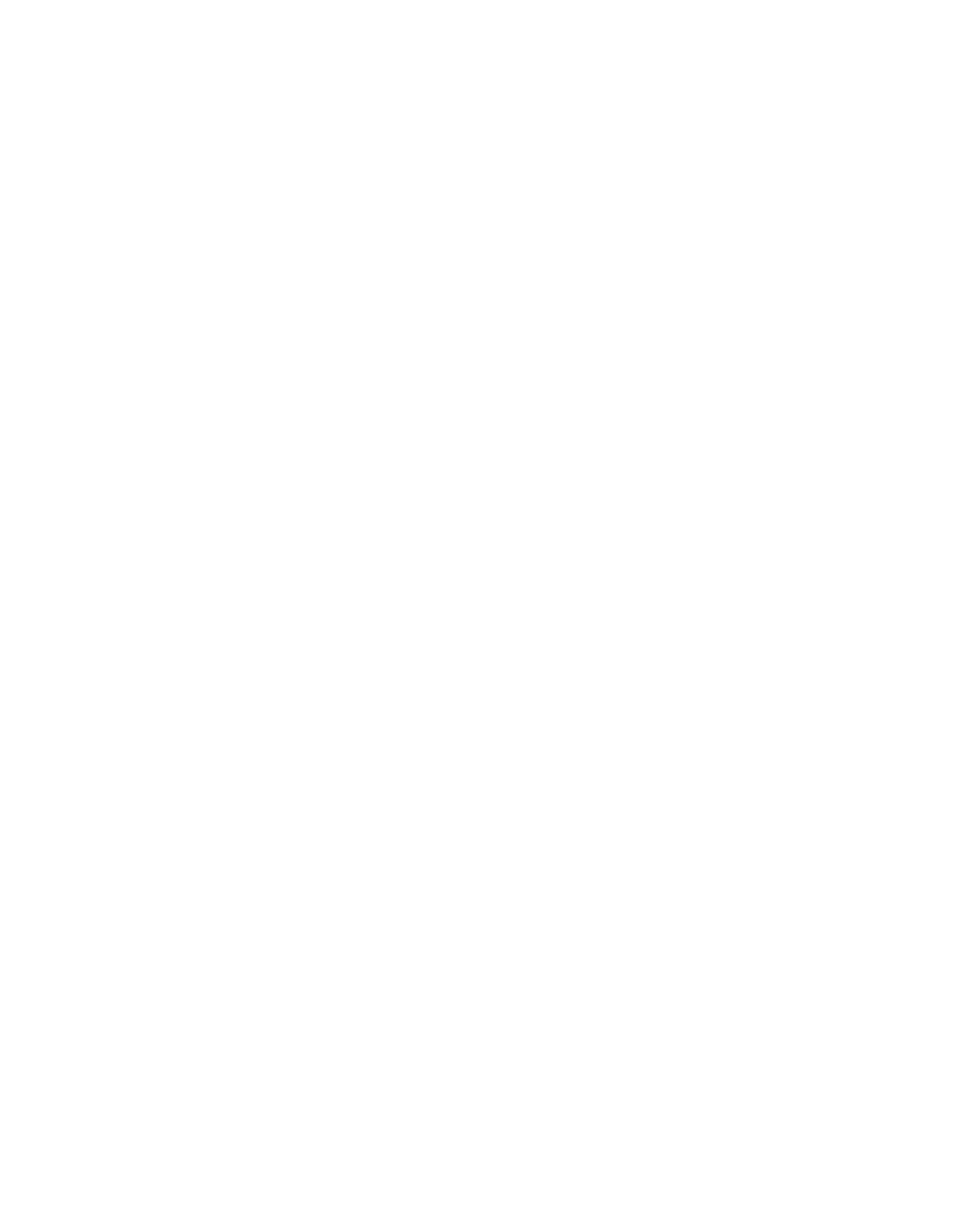3 The caregiver and placement of a loved one





"The caregiver has to accept that she is not the only one capable of properly caring for the person receiving care. "

(A health professional)

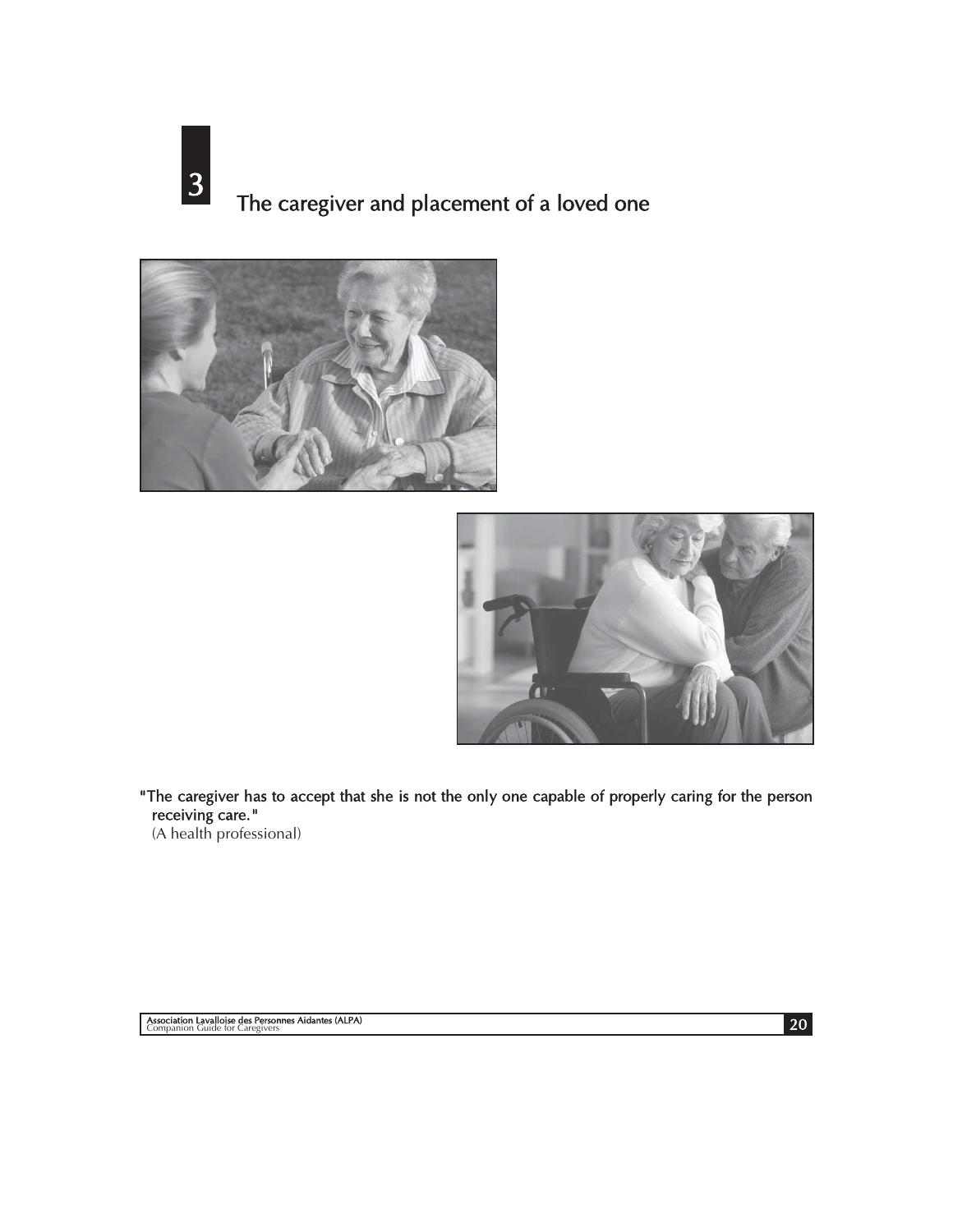# Preparing yourself for the placement of a loved one

" Taking care of a loved one who is losing his autonomy can sometimes require us to make very agonizing and upsetting decisions. "

For different reasons, the caregiver must seek out new resources in order to improve her loved one's quality of life and perhaps even her own quality of life.

The move towards placement marks a transition for the caregiver and the person being cared for, and not a separation. You and your loved one want to maintain the link joining you. You can still support your loved one, but in a new context of help. However, you will need some time to adapt to this new situation.

Your role as a caregiver will change but will still remain important. In fact, your collaboration will be invaluable. You can help your loved one adapt to his new residence because you know his tastes, interests and habits well. Inform the staff about them. This will make your loved one's adaptation much easier. For you, it could be difficult accepting that someone other than you will provide care for him. If you want to, why not give your loved one some of the care, with the agreement of residence personnel ?

At this stage, your loved one will really appreciate your moral support and your warm presence. Continue to visit him regularly, even if your relationship is sometimes delicate. Remind yourself that placement is a change for him. He will need some time to adapt and become familiar with his new surroundings and with new people.

Your loved one will always need human contact, even if he forgets a few names and a few faces... To help you continue to be involved with your loved one, most residences have an activity department and a volunteers' committee that you can join. By accompanying your loved one in an activity that he likes, you can share happy moments together.

#### Give yourself time to adapt to your new role

The integration and adaptation process will happen slowly. Don't forget that after all these years, you have become accustomed to this shared presence. Think about all the time that you spent meeting the needs of your loved one and ensuring his well-being during a week or even a day. His placement will undeniably change how your life is organized. It is important to take care of yourself, to give yourself ways to feel good in your heart and in your head. Fill your free time in a rewarding way and maintain contacts with people other than the person being helped and the people around him. Once again, you are the one that knows best what to do to take care of yourself.

3.1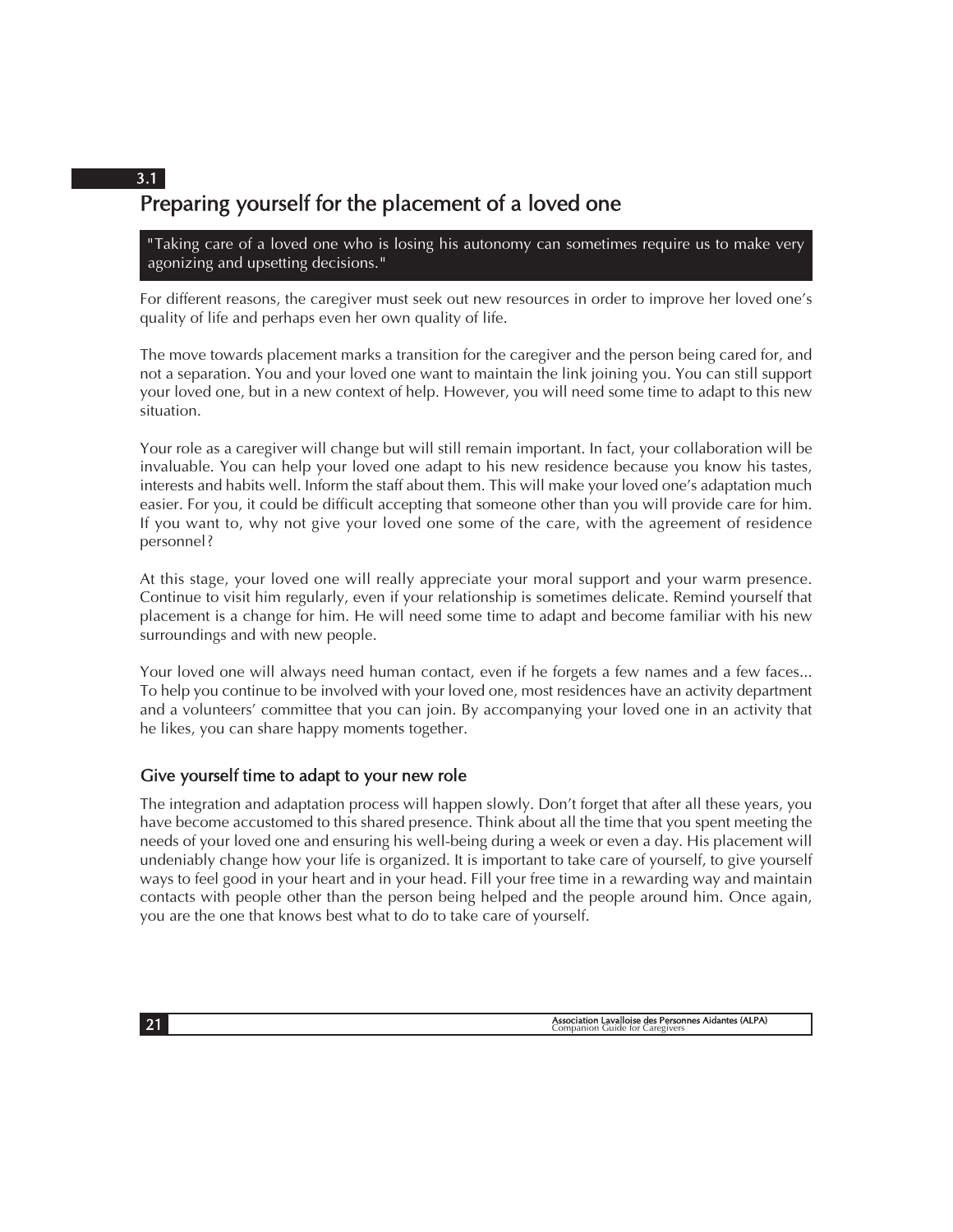Placement frees caregivers from an often overly demanding responsibility, but for many of them, it symbolizes abandoning a loved one and the feeling of having failed in their role. As a result, you may feel a lot of emptiness in your life as well as shame, guilt and worry, after entrusting your loved one to an outside resource. This is completely understandable. You too will have to adapt. Don't hesitate to share your feelings with a person with whom you are comfortable. You can also make use of caregiver groups or even the resources available to support you and to accompany you in this difficult situation.

Some caregivers can feel that they are abandoning their loved one or that they are not fulfilling their commitment, even if they know that keeping the person at home is no longer possible. But... turning to placement resources is, in a sense, making your loved one your primary concern.



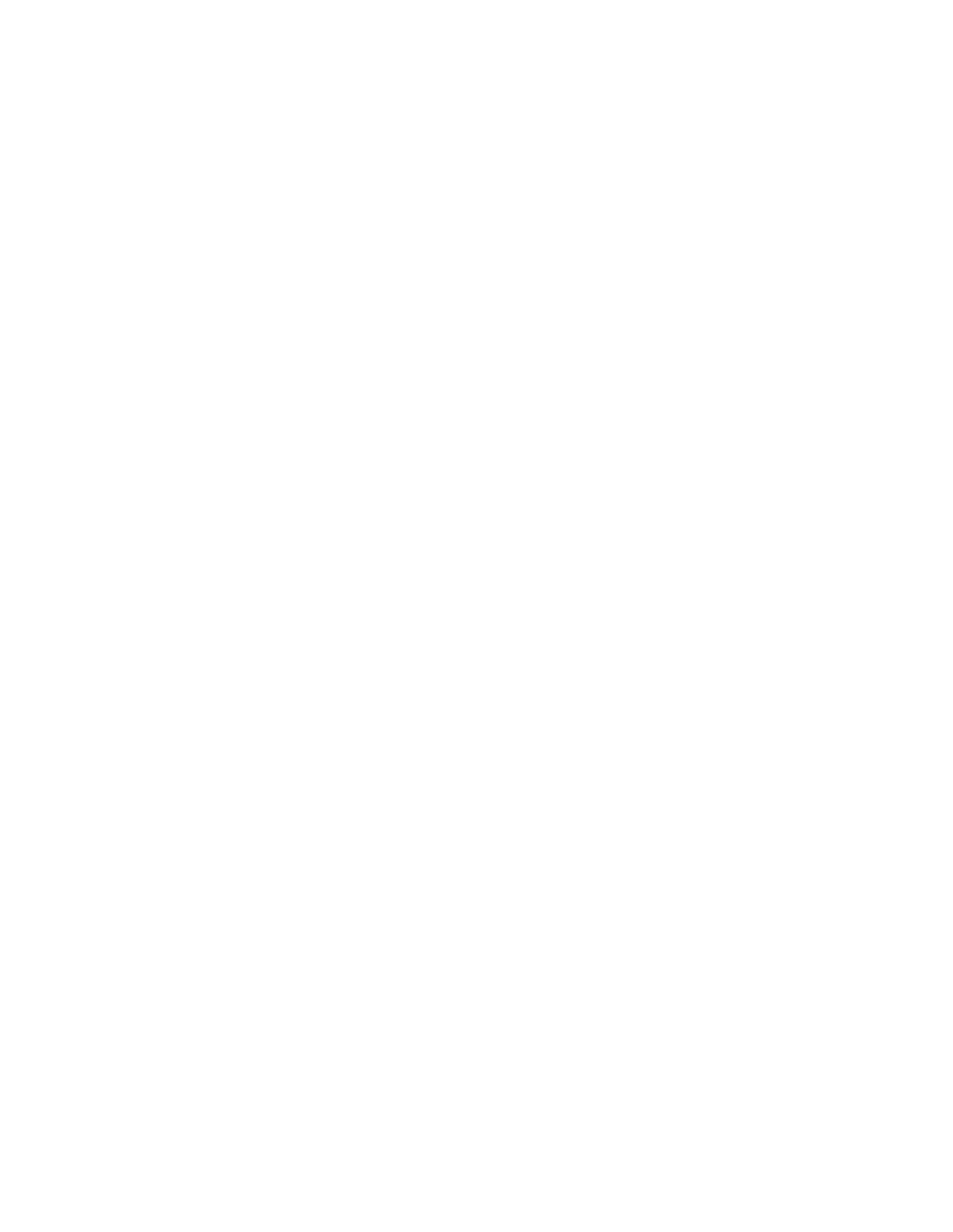





" To be a " good " caregiver, love is not enough... " (A health professional)

24 Association Lavalloise des Personnes Aidantes (ALPA) Companion Guide for Caregivers

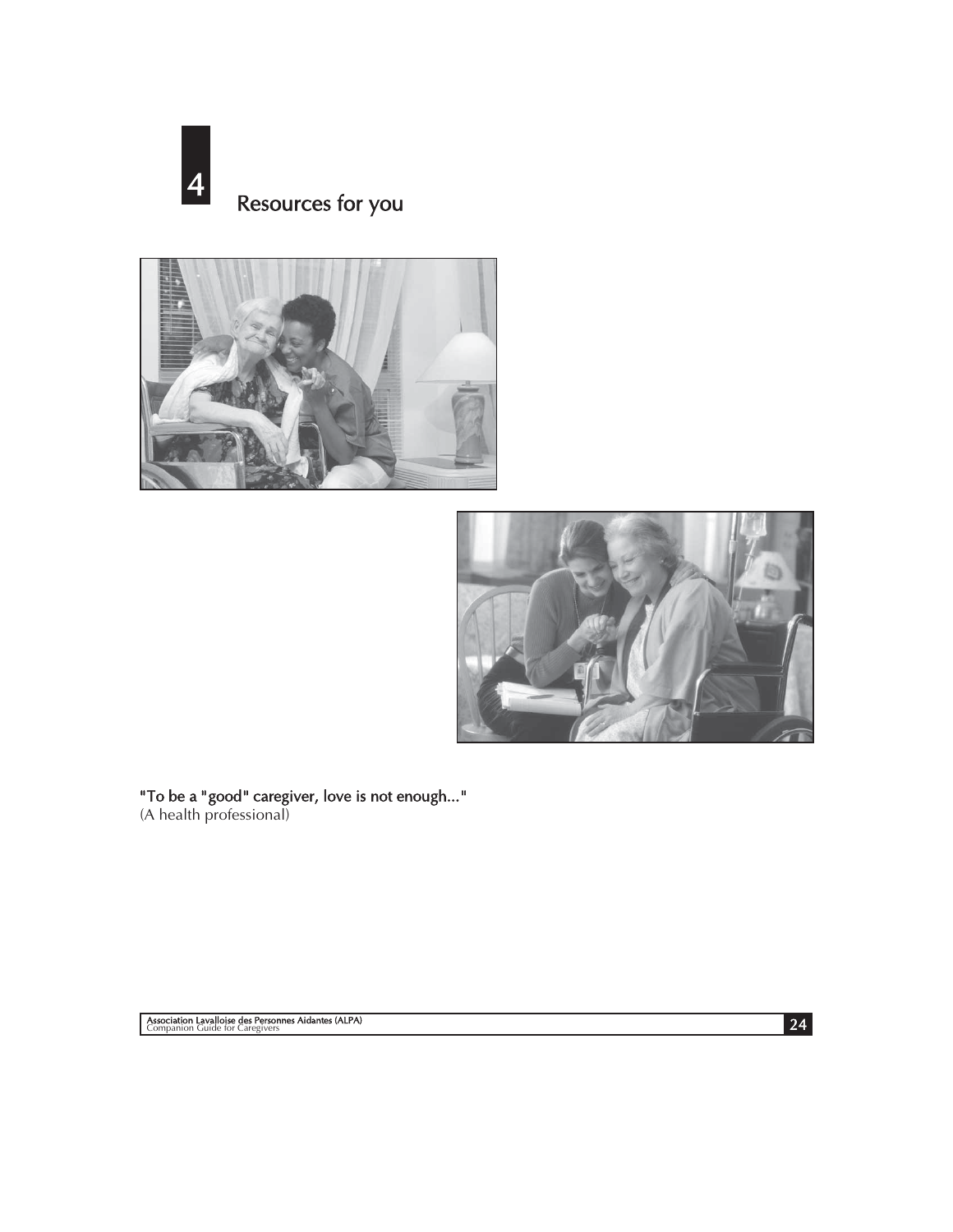# The Centre de santé et de services sociaux (CSSS) de Laval 4.1

#### Social workers

The Centre de santé et de services sociaux has competent people among its employees who can offer the help and the services that you need.

A social worker is a professional in the help relationship. He is familiar with the different resources in the community and works with them to best meet your needs.

When you are living through difficult times, when a death occurs, when you are exhausted, when you wonder about your role as a caregiver, when one of your loved ones has physical or cognitive difficulties, you can turn to your social worker and receive psychological, moral and educational support.

The social worker works not only with the person requiring care, but also with his caregivers. It is therefore the social worker to whom you must turn for answers to your questions. Your social worker becomes the gateway to the different services offered by the government and many community organizations in your district. This professional can also accompany you in the legal procedures that your situation may require.

You can contact a social worker by calling the Centre de santé et de services sociaux de Laval.

#### TO REACH THE UNIVERSAL ACCESS TO THE CSSS DE LAVAL, THERE IS JUST ONE NUMBER TO REMEMBER: 450-622-5110, EXT. 4922

#### CSSS home care services

The purpose of home care is to make up for the temporary or permanent loss of autonomy of the person you are helping in carrying out his daily, domestic and social activities. This service is supplied following a needs assessment done by the health professional responsible for your file at the CLSC, your navigator. Here are a few examples of services :

- Hygiene care;
- Dressing:
- Supervision of medication:
- Support and supervision during meals (heating already prepared meals) ;
- Respite, day care (when the user cannot be left alone), to allow the caregivers a few hours a week to carry out certain tasks or to take part in an activity. Several community resources now offer respite services meeting different needs ;
- Supervision for an exercise program for the person being helped (following an assessment by the physiotherapist).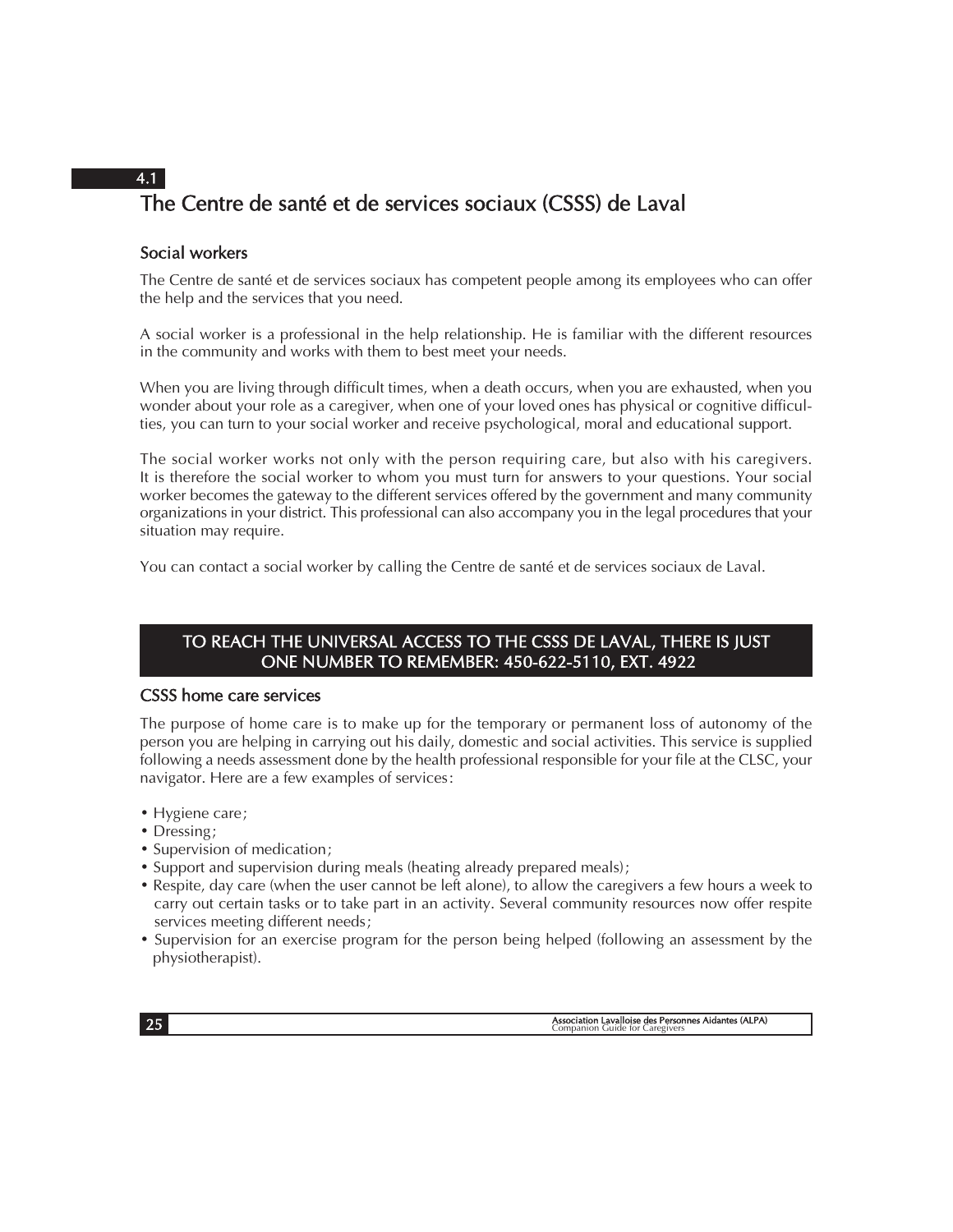#### Professional services

- Nursing care Physiotherapy
	-
- Medical care Nutrition
- Occupational therapy
- 
- Psychosocial follow-up Evaluation by a pharmacist

#### Day centre (clientele losing their autonomy related to aging)

Day centres offer therapeutic and preventive activities for people losing their autonomy and allow caregivers free time.

#### Temporary placement

This program is offered by your Centre de santé et de services sociaux and follows a psychosocial assessment. It offers caregivers the possibility of some free time (holidays, visiting family, or free time at home) by placing their loved one for a few days. In 2008, the cost of a bed in temporary respite was \$15/day. A person can take advantage of it for up to 8 weeks of respite per year.

#### Target clientele

• Adults losing their autonomy.

#### Equipment loan service

- Following an assessment, the navigator makes the request (if the equipment is not covered by the person's insurance company) ;
- Loan for approximately 3 months (there are some costs involved);
- If the disability is major and permanent, a grant application can be submitted for a hospital bed, for example ;
- If the equipment costs less than \$100, the person is encouraged to purchase it (e.g., raised toilet seat);
- Wheelchairs and walkers are supplied by RAMQ after an assessment at the Laval Jewish Rehabilitation Hospital.

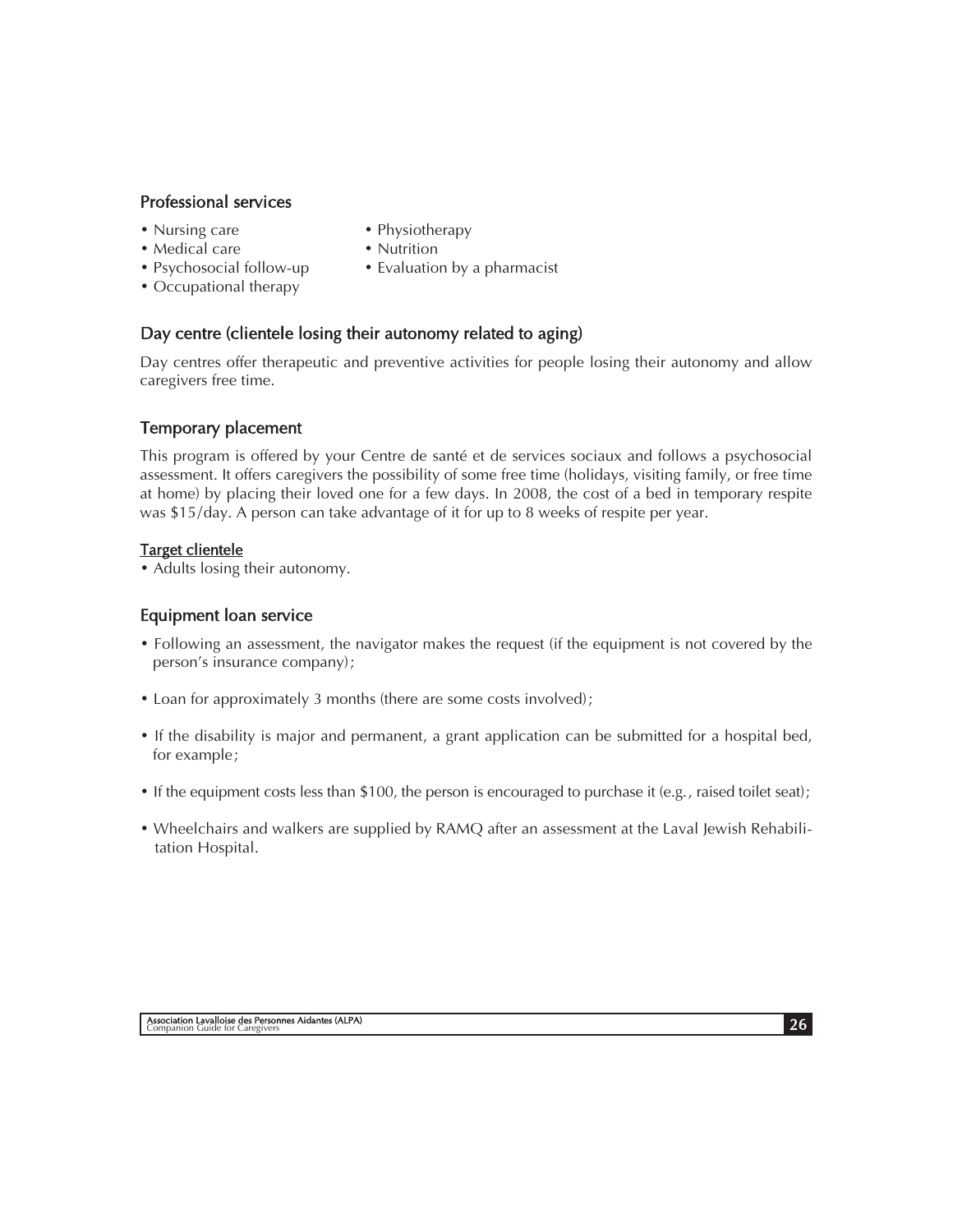#### Programme d'aide aux personnes handicapées (Assistance program for the disabled)

This program is intended for people with a physical, organic or intellectual disability and who meet the legal definition in the Act to secure handicapped persons in the exercise of their rights.

#### Programme d'organisation des services intensifs long terme pour personnes handicapées (P.O.S.I.L.T.P.H., intensive long-term services for disabled people)

#### Services offered

- Personal assistance : basic hygiene, nutritional, transfer, and dressing assistance.
- Home assistance service: housekeeping (3 hours every 2 weeks), menu preparation, laundry.
- Civic support (for example, help in filling out a form).
- Assistance service : between 5 and 44 hrs / week.

#### Target clientele

- Any person under 60 years of age who is recognized as a disabled person under the definition of the Act.
- Autistic and invasive developmental disorders.

#### Support for the family

#### Services offered

Grant for :

- Respite: planned approach intended to provide rest for the family and allow them to regain their strength (e.g., weekend holiday, day camp, etc.).
- Day care : to compensate for the " abnormal " load of care and responsibility related to the disabled person's disabilities (e.g., after school, during pedagogical days and school breaks).
- Emergency assistance : supervision during emergency and unexpected situations ; parents have to be replaced, maximum period of 2 weeks (e.g., during hospitalization of the parent).
- Assistance in parental roles: series of measures intended for disabled parents with children under 12 years of age, so that they can assume their parental roles (e.g., assistance taking care of their children {hygiene, meals, homework, babysitting }).

#### Target clientele

- Disabled children and adults (under 60 years of age) with a motor, organic, sensory, intellectual or physical disability and living at home.
- Disabled parents or guardians with a child under 12 years of age.
- Autistic and invasive developmental disorders.

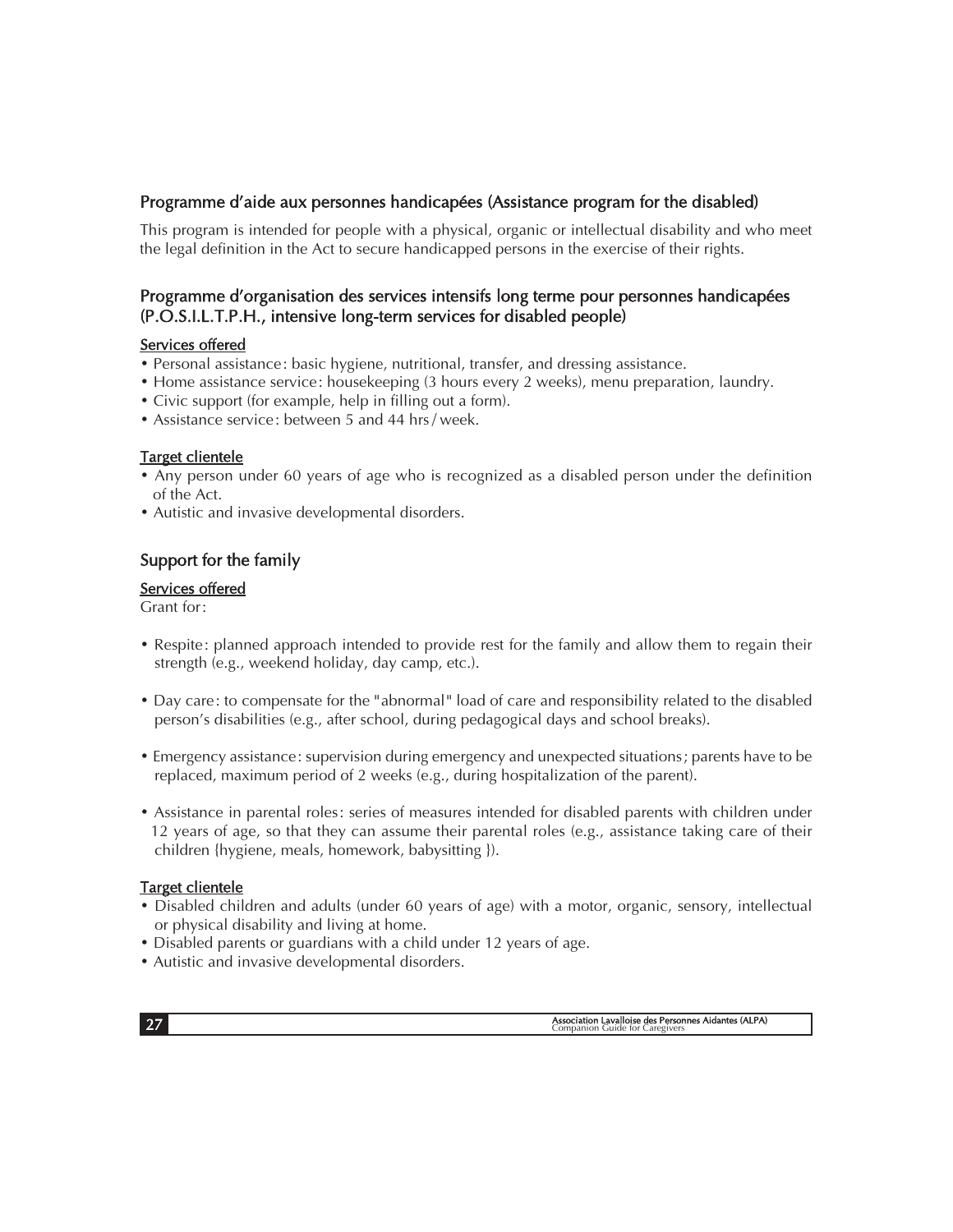#### Transport \*

#### Services offered

• Grant for travel for the following situations:

- Early stimulation centre (children 0-5 years of age).
- Repeated hemodialysis treatments.
- Intensive treatments for:
	- Cystic fibrosis;
	- Chemotherapy (starting with the  $11<sup>th</sup>$  treatment);
	- Laryngectomees (Pavillon Notre-Dame CHUM).
- Repeated rehabilitation treatments (speech therapy, occupational therapy, physiotherapy, etc.) related to the disability.
- Requests for cochlear implants.

\* 60 % reimbursement for kilometres travelled and parking.

#### Target clientele

• Children and adults with a motor, organic, sensory, intellectual or physical disability.

• Autistic and invasive developmental disorders.

#### Instrumental activities of daily living (IADL), activities of domestic life (ADL)

#### Services offered

- Purchase of technical aids that can improve autonomy, compensate for disabilities.
- Instructions for the user and follow-up with occupational therapy when required.
- e.g., equipment for hygiene care, hoist, hospital bed...

#### Target clientele

- Anyone recognized as a disabled person according to the definition in the Act.
- Autistic and invasive developmental disorders.

#### Elimination function

- Grant for the purchase of incontinence briefs (max. 6 per day), day and night pads (max. 6 per day), washable piqués (3 to 6 per year). Purchase and transport management organized by the CLSC for child, adolescent and adult clientele.
- Grant for medical supplies : home catheter stand, bladder irrigation, bladder or intestinal voiding, long-term wound care according to prescription, tracheotomy.
- Reevaluation of needs once per year.

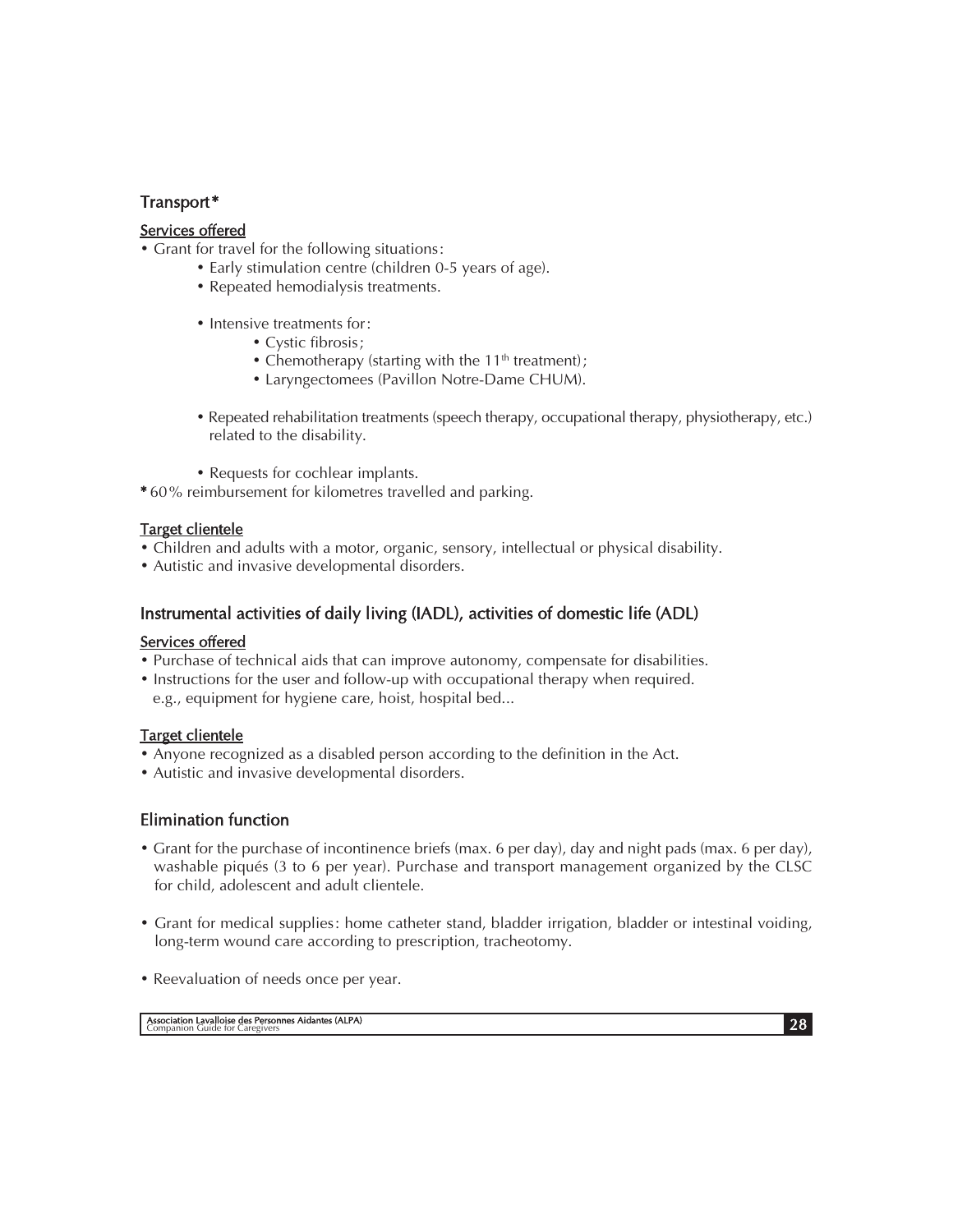#### Target clientele

- Anyone 3 years of age or older who is recognized as a disabled person according to the definition in the Act.
- Clients with a diagnosis of Alzheimer's and severe dementia.
- Autistic and invasive developmental disorders.

#### Placement

The social worker proceeds to evaluate the autonomy of the person being helped. The attending physician must also complete a medical assessment. Subsequently, the social worker forwards these forms to the CSSS de Laval's regional admission system. The regional admission committee meets to study the file. A referral to an institution that corresponds to the person's needs is then proposed.

If the person being helped has suffered a great loss of autonomy, he will be directed towards a CHSLD. However, if his loss of autonomy is somewhat less, he could be directed towards an intermediate resource.

The individual is then put on a waiting list. Admission is done on a chronological basis. Should there be an emergency that requires immediate placement, an interim bed is then proposed.

#### Target clientele

• Adult losing his autonomy.

#### Cost

The cost of a public residence is based on the person's income. In 2008, the maximum monthly financial contribution was :

| • Long-term care                | private room      | : \$1,590.90   |
|---------------------------------|-------------------|----------------|
|                                 | semi-private room | : \$1,329.90   |
| • Allowance (personal expenses) | : \$183.00        |                |
| • Intermediate resources        | : \$1,053.00      |                |
| • Allowance                     |                   | $\pm$ \$180.00 |
|                                 |                   |                |

For more information: RAMQ 514-873-1529 For all other clients, contact the social worker.

Association Lavalloise des Personnes Aidantes (ALPA) 29 Companion Guide for Caregivers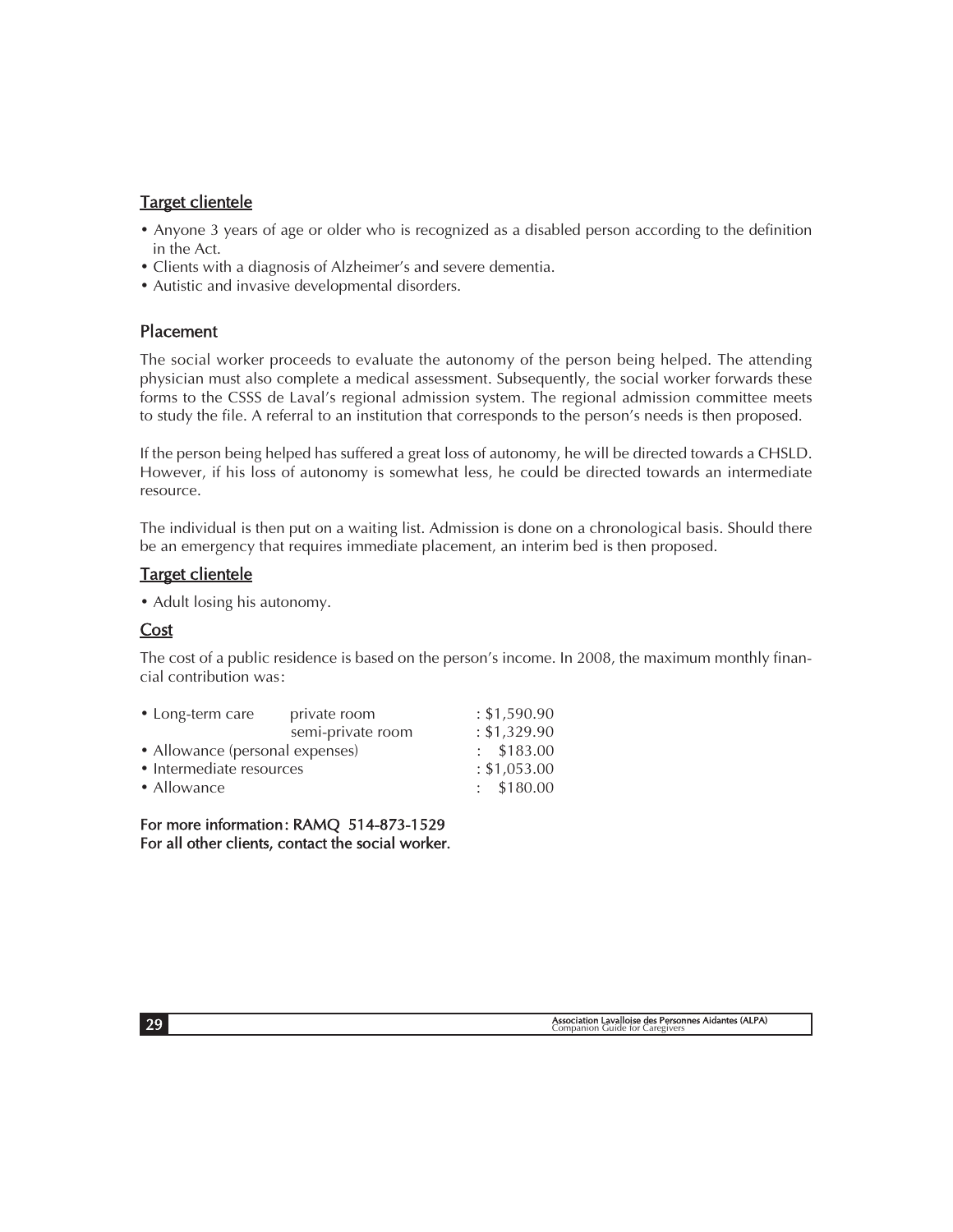## Community and other organizations

In addition to your close family and friends and the CSSS, there are resources in your community that can provide you with considerable support. Some non-profit organizations in the community offer services that meet specific needs.

For example: The Association Lavalloise des Personnes Aidantes, Meals on wheels, Centre d'action bénévole, Coop de soutien à domicile, etc.

The information pocket contains a complete list of community and public resources in your region.

#### Respite for caregivers

We want to mention in particular some respite programs offered to elderly clientele.

- Ce répit m'appartient: home respite service offered by the Association Lavalloise des Personnes Aidantes, in collaboration with the Coopérative de soutien à domicile de Laval. Information : 450-686-2572
- Centre d'animation Pierre A. Grothé and temporary placement: service offered by the Société Alzheimer Laval. Information : 450-975-0966
- Self-paced respite: service offered by the Escale du Rendez-vous des aînés community centre. Information : 450-667-8836
- Temporary placement: offered by the Regroupement Lavallois des Chambres et Pensions pour Personnes Âgées. Information : 514-993-2237
- Companion service at home: service offered by Baluchon Alzheimer, for a period of 7 to 21 days. Information : 514-762-2667

#### 4.2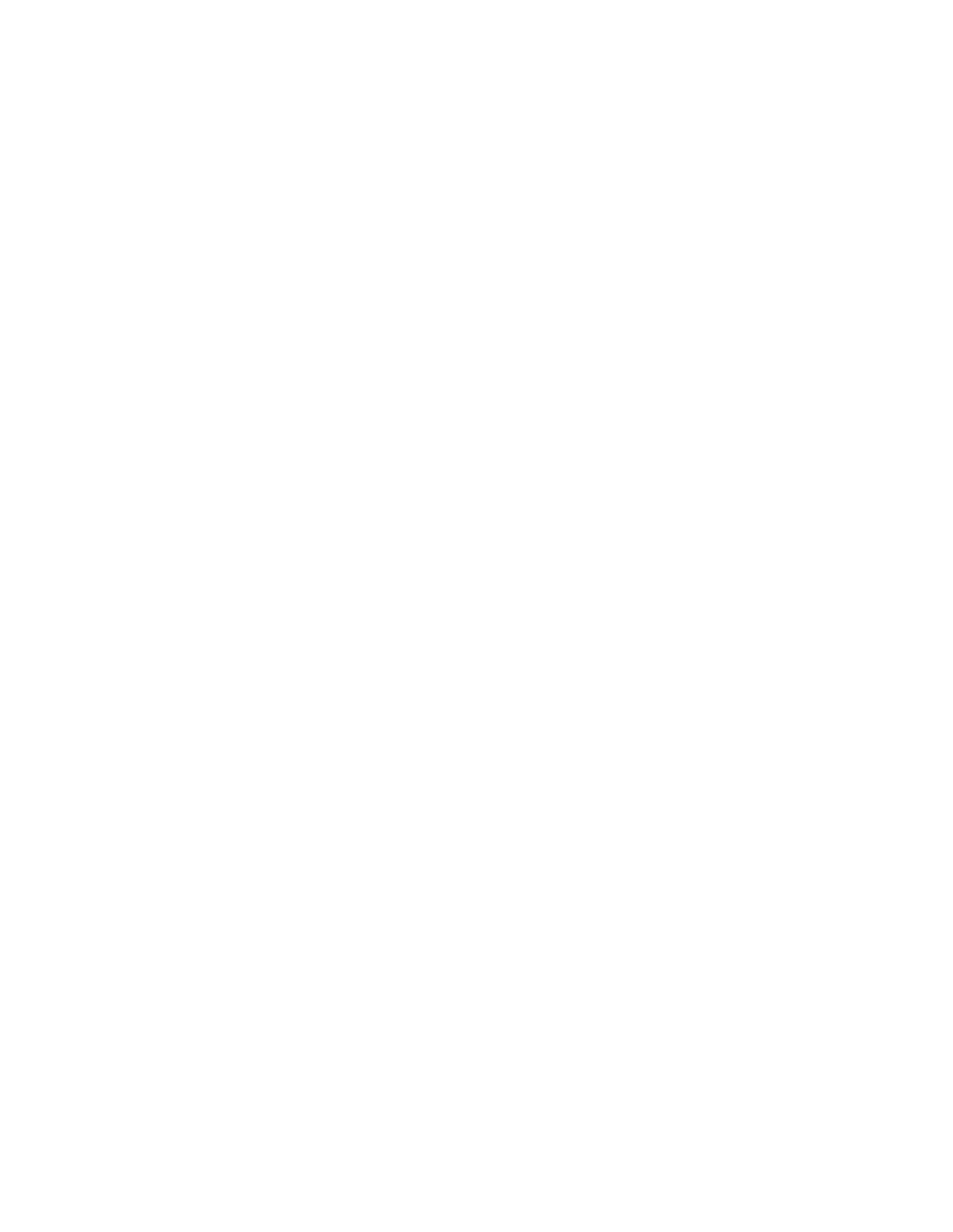## **Conclusion**

Studies show it and we have already said it: Families provide approximately 80 % of the services and care required by the elderly. It is a myth to believe that family solidarity no longer exists (Garant and Bolduc, 1990).

Québec, just like Canada, prefers dependent people being kept in the community. The resources allocated to these services have never met the needs. Since the end of the 1980s, deinstitutionalization and the shift to ambulatory care have drawn attention to the major role of families in the management of dependent people.

The increasingly visible presence of caregivers in the public arena demonstrates the dynamism of these family solidarities. In such a context, many people will choose to become caregivers. The motivations that lead you to become a caregiver vary. Whether they are of a practical, affective, relational, moral, social or philosophical nature, they all remain important. To continue to play your role of caregiver effectively, you must take care of yourself and respect your limitations.

If you are worn out, this document shows that you are not alone. As a result, we can't encourage you enough to ask for help. Several possibilities are open to you. You just have to talk about it.

A good idea would be to become a member of a caregiver network such as ALPA, which provides you with access to information, services and activities that will be of great help to you when you need them.



# Caregivers do not want to be replaced; they want to be supported.

**Internation Lavalloise des Personnes Aidantes (ALPA)** Companion Guide for Caregivers **and Companion Guide for Caregivers**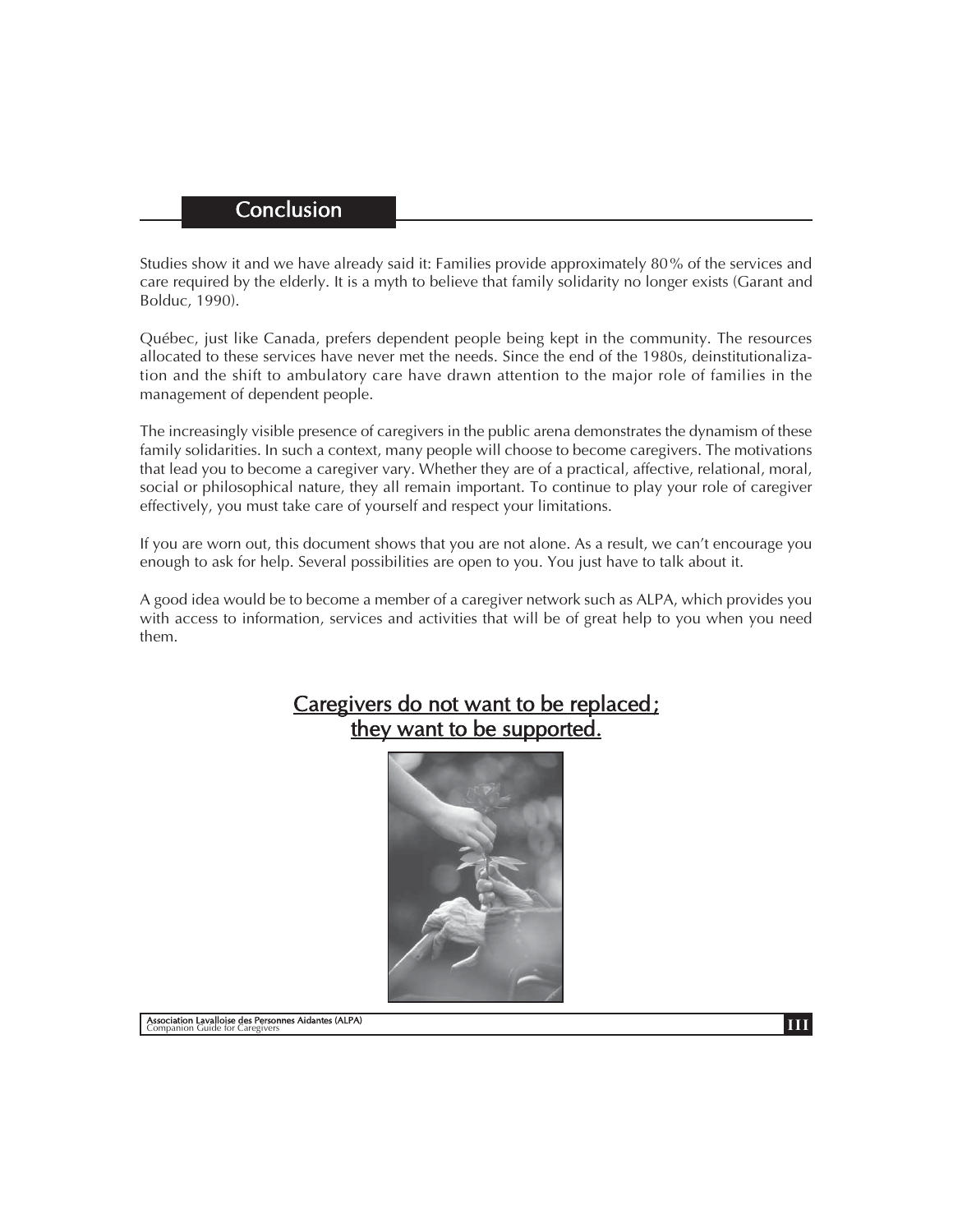# Bibliography

BELLEAU, H., Saint-Laurent, C., 2005 : La décision d'hébergement des personnes âgées en institution : le point de vue des différents acteurs. In.: Quellette, F.-R., Joyal, R., Hurtubise, R. Familles en mouvance : quels enjeux éthiques ? Les Presses de l'Université Laval, p. 317-332.

BROUILLETTE, Angèle-Aimée, 2005 : Plan d'action régional 2005-2006 sur les services destinés aux personnes âgées en perte d'autonomie. Volet proches aidants, Rapport de la consultation menée au Centre de santé et de services sociaux du Grand Littoral, Agence de la santé et des services sociaux Chaudière-Appalaches, 27 p.

CLSC-CHSLD Haute-Ville-Des-Rivières : Aider sans se rendre malade, Guide d'information à l'intention des PERSONNES AIDANTES, 19 p.

DUCHARME, F., G. PÉRODEAU, M. PAQUET, A. LEGAUT and D. TRUDEAU, 2003 : Virage ambulatoire: perceptions et attentes envers les services destinés aux aidants familiaux de personnes âgées, Chaire Desjardins en soins infirmiers à la personne âgée et à la famille, 69 p.

DUCHARME, F., LÉVESQUE. L. et al., 2003 : Prendre soin de moi ! Programme d'intervention destiné aux aidantes d'un proche hébergé présentant des déficiences cognitives. Institut universitaire de gériatrie de Montréal.

DUCHARME, F., 2006 : Familles et soins aux personnes âgées, enjeux, défis et stratégies. Montréal, Beauchemin, 210 p.

GUBERMAN, Nancy, Jean-Pierre LAVOIE and E. GAGNON, 2006: Valeurs et normes de la solidarité familiale : statu quo, évolution, mutation ?, Centre de santé et de services sociaux Cavendish, 101 p.

GUBERMAN, Nancy, P. MAHEU and C. MAILLÉ, 1991 : Et si l'amour ne suffisait pas. Femmes, familles et adultes dépendants, Montréal, Remue-ménage.

GUBERMAN, Nancy, 2004 : " Non, l'amour ne suffit pas ! Soigner ses proches ", Revue Notre-Dame, p. 15-28.

LAVOIE, J.-P., 2005 : Prendre soin d'un proche âgé, Paris and Montréal, Érès.

MINISTÈRE DE LA SANTÉ ET DES SERVICES SOCIAUX, 2003 : Chez soi : le premier choix. La politique de soutien à domicile, 43 p.

ORZECK, Pam, Nancy GUBERMAN and Lucy BARYLAK, 2001 : Des interventions novatrices auprès des aidants naturels, CLSC René-Cassin-Institut de gérontologie sociale du Québec, Éd. Saint-Martin, 171 p.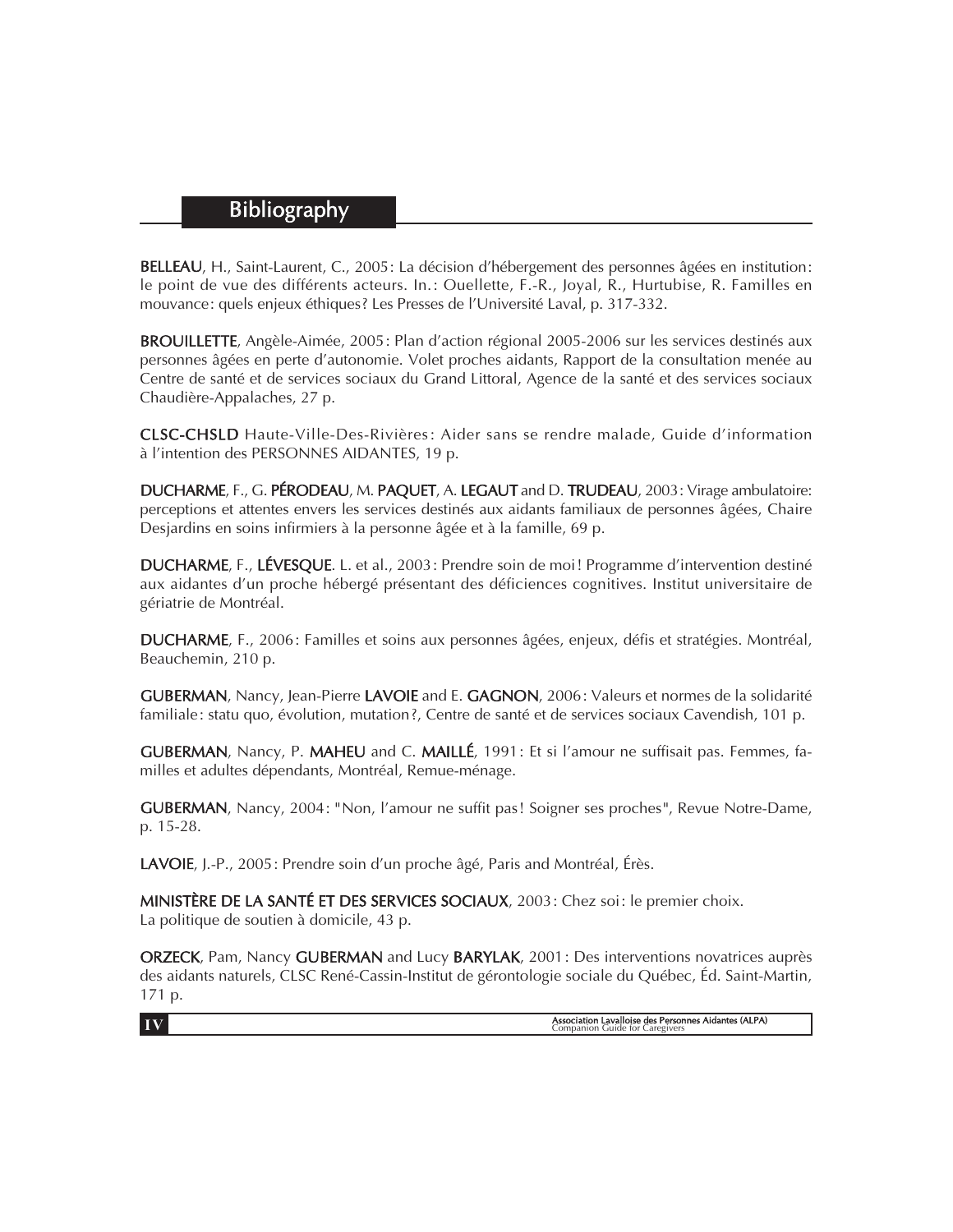PAQUET, Mario, 2003 : Vivre une expérience de soins à domicile, Presses de l'Université Laval, coll. Mutation, 230 p.

REGROUPEMENT DES AIDANTES ET AIDANTS NATURELS DE MONTRÉAL, 1997 : Roue de Secours, Document de soutien pour les aidantes, Montréal.

REGROUPEMENT DES AIDANTES ET AIDANTS NATURELS DE MONTRÉAL, 2004 : LA BOUSSOLE. Pour ne pas la perdre quand on s'occupe d'un proche. Guide des droits, des services et des ressources, 98 p.

REGROUPEMENT DES PROCHES AIDANTS DE BELLECHASSE, 2002 : " Prendre soin de moi tout en prenant soin de l'autre ", Guide d'accompagnement à l'intention des personnes aidantes, 55 p.

REGROUPEMENT DES ASSOCIATIONS DE PERSONNES AIDANTES NATURELLES DE LA MAURICIE, 2006. " Prendre soin de moi tout en prenant soin de l'autre ". Guide de prévention de l'épuisement destiné aux proches aidantes et proches aidants, 47 p.

VACHON, Marc : " C'est pas parce que c'est drôle qu'on rit, mais quand on rit... ", Website : www.oserchanger.com/rire.php.

VERGARA, A. and OUIMET, K., 2005 : " Prévenir l'épuisement des aidants naturels ", Association des familles soutien des aînés de St-Hubert.

# Useful references

THE CANADIAN HOSPICE PALLIATIVE CARE ASSOCIATION. Living lessons. About quality of life for the last stages of life, 2002.

CENTRE COMMUNAUTAIRE LE COUMBITE DE LAVAL. Directory of resources for the elderly in Laval, édition 2006.

EMPLOI QUÉBEC. Répertoire des organismes de Laval, édition 2007.

FORTIN, B. Le bonheur: la quête de toute une vie! Website: www.psychologue.levillage.org.

FORTIN, Bruno and Sylvain NÉRON. Vivre avec un malade sans le devenir, Bartholome éd., 1998.

FOURNIER, Édith. J'ai commencé mon éternité, Éd. De L'Homme, 2007.

**Association Lavalloise des Personnes Aidantes (ALPA)**<br>Companion Guide for Caregivers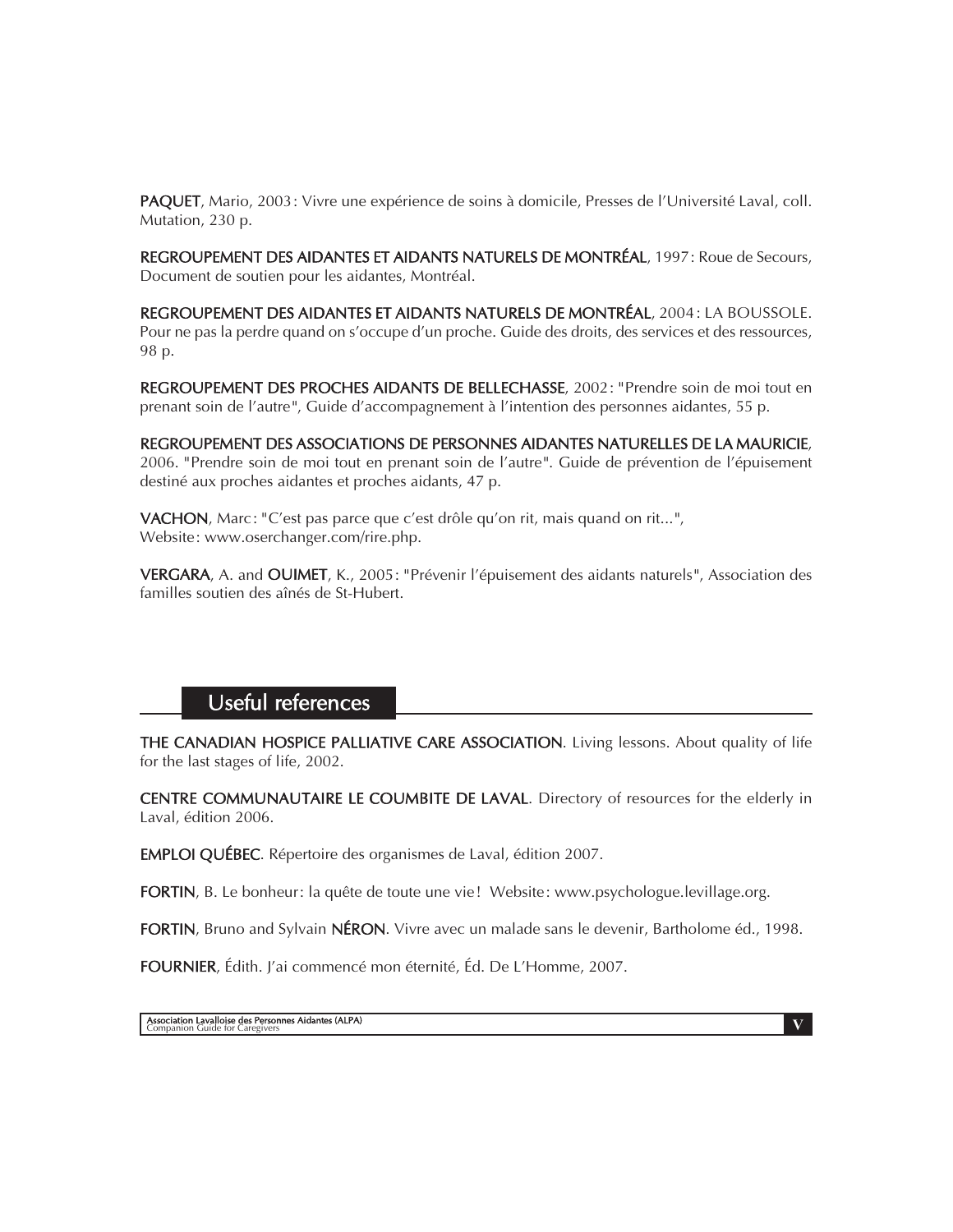GENDRON, Marie and Denis GAUVREAU. Questions et réponses sur la maladie d'Alzheimer, Éd. Le Jour, 2007.

INSTITUT UNIVERSITAIRE DE GÉRIATRIE DE MONTRÉAL. Website : www.aidant.ca.

KUBLER-ROSS, Élizabeth. Leçon de vie, J.C. Lattès, 2002.

MONBOURQUETTE, Jean. À chacun sa mission. Découvrir son projet de vie, Novalis, 2001.

MONBOURQUETTE, Jean and Denise LUSSIER-RUSSELL. Mourir en vie. Le temps précieux de la fin. Novalis, 1995.

POLETTI, R. and DOBBS, B. Vivre son deuil et croître, Genève, Jouvence, 1993.

POLETTI, Rosette and Barbara DOBBS. La compassion pour seul bagage, Éd. Jouvence, 2004.

POLETTI, Rosette and Barbara DOBBS. Prendre soin de soi pour prendre soin de l'autre. La voie du coquelicot, Éd. Jouvence, 2003.

VETERANS AFFAIRS CANADA. "Care for the Caregiver" Manual. Website : www.vac-acc.gc.ca/general

VANIER, Jean. Toute personne est une histoire sacrée, Plon, 1994.

# Videos

Aider sans se rendre malade. CLSC-CHSLD Haute-Ville-Des-Rivières, 30 min.

Baluchon Alzheimer. Un service novateur de répit et d'accompagnement à domicile. Réalisation Jean-Pierre Lefebvre, 2003. 21 min.

Édith et Michel. Réalisation Jocelyne Clarke, Les Productions Érézi Inc. and ONF, 2005. 54 min. 47 sec.

Prendre soin de soi tout en prenant soin de l'autre. Réalisation Patrick Damien Roy, Regroupement des proches aidants de Bellechasse, 2003, 25 min.